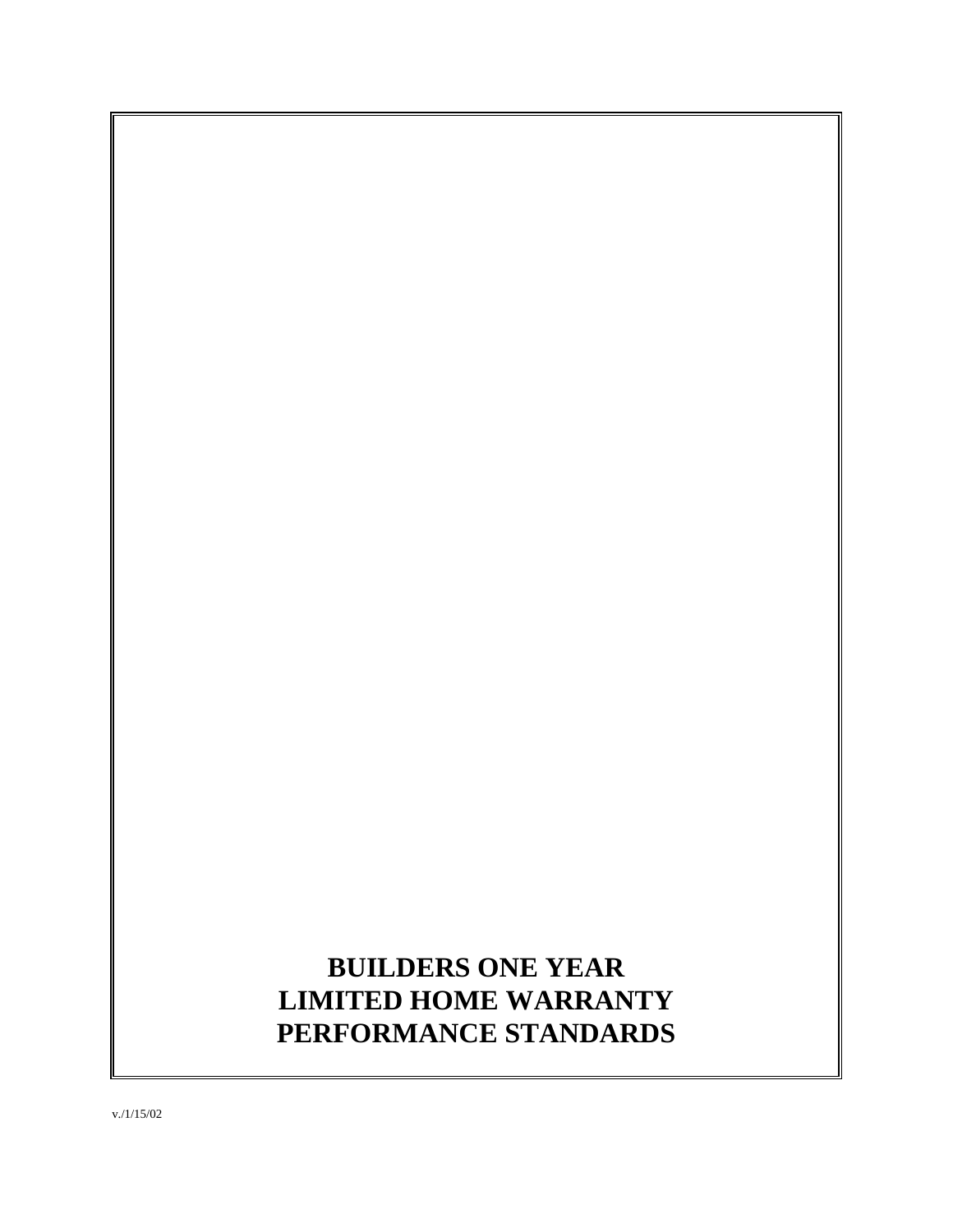# **WHAT IS COVERED BY THIS LIMITED WARRANTY AND ITS DURATION**

- A. The Builder warrants solely to You that commencing with the Warranty Date and continuing for one (1) year, the Home will be free of the Defects described in subparagraph B. below as the Builder's responsibility. This Limited Warranty terminates one (1) year after the Warranty Date. Written notice of an alleged Defect must be received by Builder before expiration date of the Limited Warranty in order to be eligible hereunder.
- B. Covered Defects; Scope of Coverage. To be eligible for coverage under this Limited Warranty, the items or conditions in the Home must be a Defect as described in the Performance Standards as the Builder's responsibility.
- **C.** No Implied Warranties. **THIS IS THE ONLY WARRANTY GIVEN TO YOU BY THE BUILDER IT IS IN LIEU OF ALL OTHER WARRANTIES, BOTH EXPRESS OR IMPLIED, AND IT SUPER CEDES ANY AGREEMENT TO THE CONTRARY, INCLUDING ANY WARRANTY OF COMPLETION OF CONSTRUCTION IN SUBSTANTIAL CONFORMITY WITH APPROVED PLANS AND SPECIFICATIONS REQUIRED BY SOME LENDERS OR GOVERNMENT AGENCIES TO BE SIGNED AT CLOSING.**

# WHAT IS NOT COVERED BY THIS LIMITED WARRANTY

A. The Limited Warranty does not cover:

1. Bodily injury or any damage to personal property; Any Consequential or Incidental Damages, including but not limited to, damage to the Home that is caused by a covered defect but is not itself a covered defect, cost of shelter, transportation, food, moving, storage or other incidental expenses related to relocation during repairs. Some states do not allow the exclusion or limitation of incidental or consequential damages, so this Limitation may not apply to you.

- 2. Any Defects caused by, contributed to, aggravated by, or resulting, in whole or in part, from:
	- (a) Changes to the grading of the Property by anyone other than the Builder or the Builder's employees, agents, or subcontractors;
	- (b) Changes or alterations made to the Home by anyone after the Warranty Date, except those performed by the Builder or the Builder's employees, agents, or subcontractors;
	- (c) Any deficiency in materials or work supplied by anyone other than the Builder or the Builder's employees, agents, or subcontractors;
	- (d) Negligence, improper maintenance or improper use of a Home by anyone;
	- (e) Dampness, condensation, mold, mildew or fungus regardless of its cause or source; or
	- (f) Failure of or damage to any part of the Home not built by the Builder or

v./1/15/02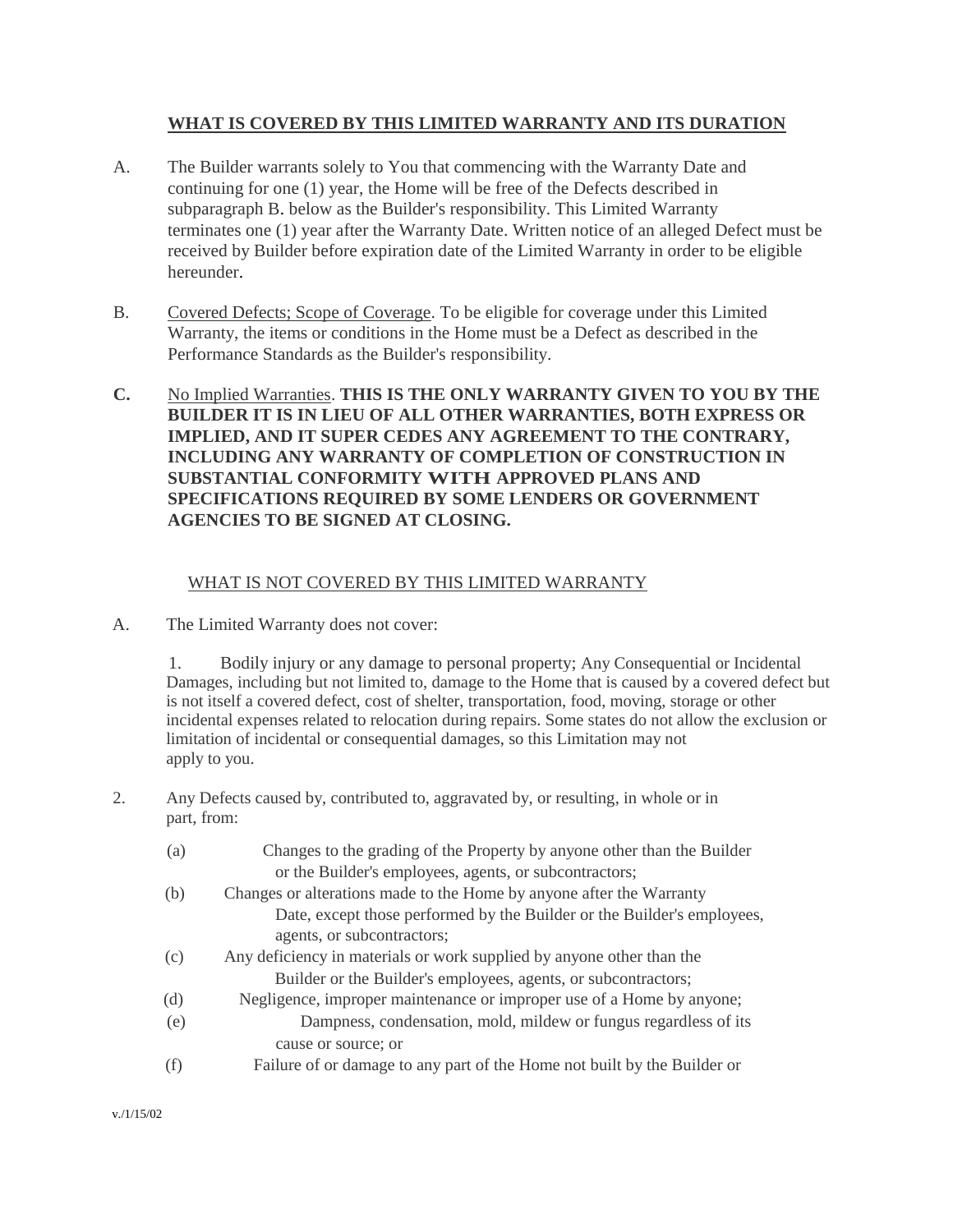#### the Builder's employees, agents, or subcontractors.

- 4. Any bodily injury, loss, damage, costs, expenses and any Defects caused by, contributed to, aggravated by, or resulting, in whole or in part, from:
	- (a) fire;
	- (b) explosion;
	- (c) smoke;
	- (d) water escape;
	- (e) falling objects;
	- (f) aircraft;
	- (g) vehicles;
	- (h) storms;
	- (i) Acts of God;
	- (j) lightning;
	- (k) hail;
	- (I) floods;
	- (m) wind driven water;
	- (n) insects, rodents or vermin;
	- (0) moisture, rot, corrosion, rust, mold, mildew, or fungus;
	- (p) roots, vines, or plants; or
	- (q) war, terrorist acts, vandalism, or riots.
- 5. Any **Defects** caused by, contributed to, aggravated by, or resulting, in whole or in part, from any soil or earth movement, including but not limited to:
	- (a) **earthquake**, landslide or mudslide;
	- (b) mine subsidence, sinkholes or the level of the underground water table;
	- (c) volcanic eruption, explosion or effusion; or
	- (d) expansion, contraction or settling of the earth or soil on which the Home is built.
- 6. Any **Defects** caused by, contributed to, aggravated by, or resulting, in whole or in part, from wind, including, but not limited to:
	- (a) hurricanes;
	- (b) tornadoes;
	- (c) tropical storms; or
	- (d) gale force winds.
- 7. Any bodily injury, loss, damage, costs, expenses or any **Defects** arising from, caused by, contributed to, aggravated by, or resulting, in whole or in part, from:
	- (a) The actual, alleged or threatened discharge, dispersal, seepage, migration, release or escape of Pollutants, including, without limitation, any liability arising from un inhabitability or health risk attributable to **Pollutants,**  contaminants or irritants (including, without limitation, the presence or consequence of radon, formaldehyde, arsenic, fiberglass, methylene chloride, acids, alkalis, pesticides and chemicals or any other substance or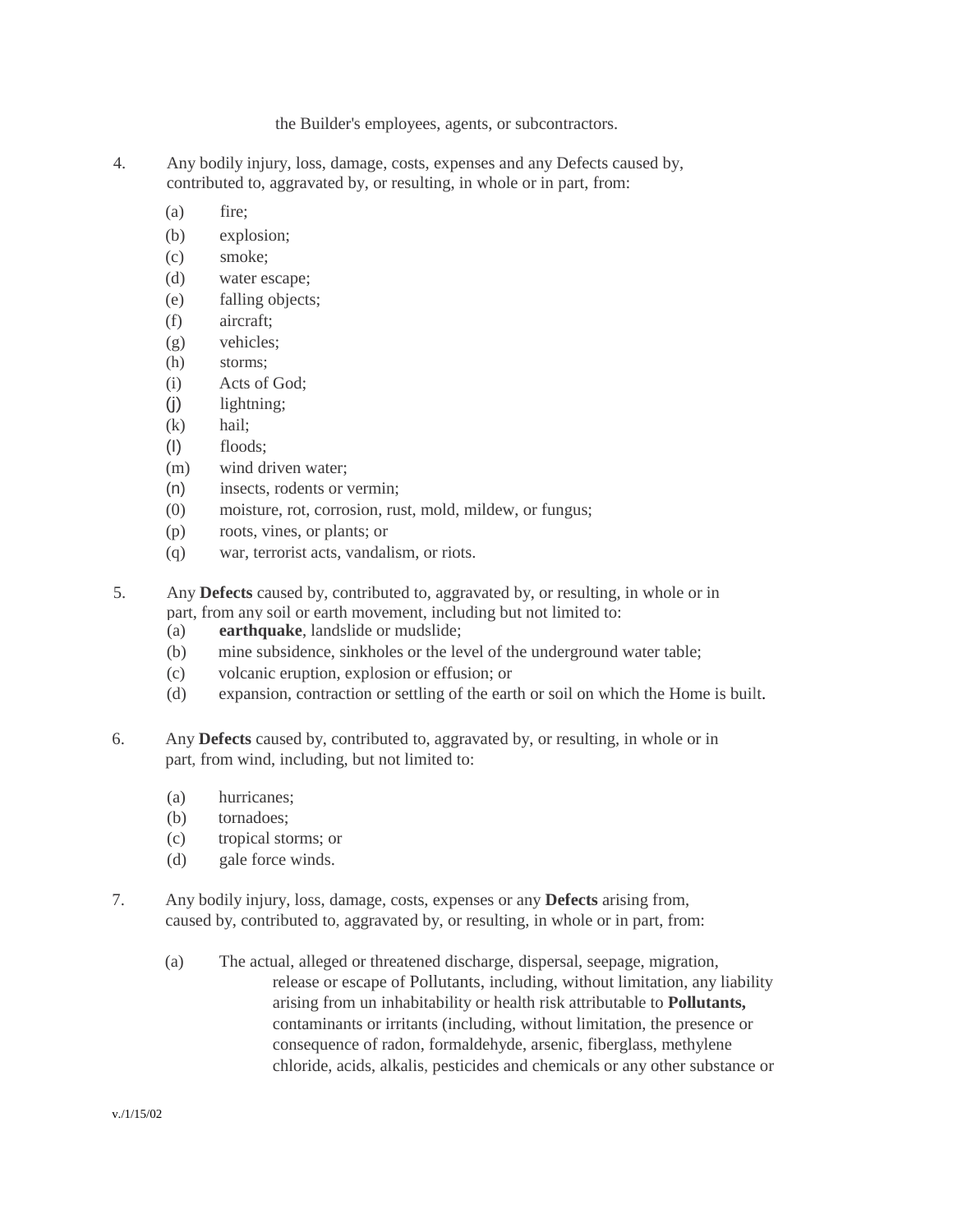compound that is or may be in the building materials used to construct the Home) or attributable to the presence of or proximity to hazardous or toxic materials;

- (b) Any governmental direction or request to test for, monitor, clean-up, remove, contain, treat, detoxify or neutralize **Pollutants;**
- 8. Any **Defects** that become apparent after the **Home** is no longer used primarily as a residence;
- 9. Any **Defects** caused by, contributed to, aggravated by or resulting, in whole or in part, from abnormal loading on floors which exceeds design loads;
- 10. Any damage to **Consumer Products;**
- 11. Any **Defects** which **You** have not taken timely action to minimize;
- 12. Any **Defects** covered by any other warranty or insurance; and
- **13.** Any nonconformity with (i) building material manufacturer's installation guidelines or specifications or (ii) local building codes, regulations or requirements which has not resulted in a **Defect.**
- B. The Limited Warranty does not cover any loss or damage as a result of any Defects which would not have occurred in the absence of one or more of the events or conditions listed in 4, 5 or 6 in Section A above. The Limited Warranty does not cover any such loss or damage regardless of:
	- 1. The cause of the excluded event or condition; or
	- 2. Other causes of the loss or damage; or
	- 3. Whether other causes acted concurrently or in any sequence with the excluded event or condition to produce the loss or damage.

#### REQUESTING WARRANTY PERFORMANCE UNDER THIS LIMITED WARRANTY

- A. Your duties under this Limited Warranty are as follows.
	- 1. If You believe that the Home contains a Defect, You must advise Builder by written notice. Your written notice must include the following information: a description of the claimed Defect; Your name and telephone number; the address of the Home; Your mailing address and the Warranty Date. Builder must receive Your written notice no later than the date the Limited Warranty expires. If such notice is not postmarked or received by Builder by that deadline, the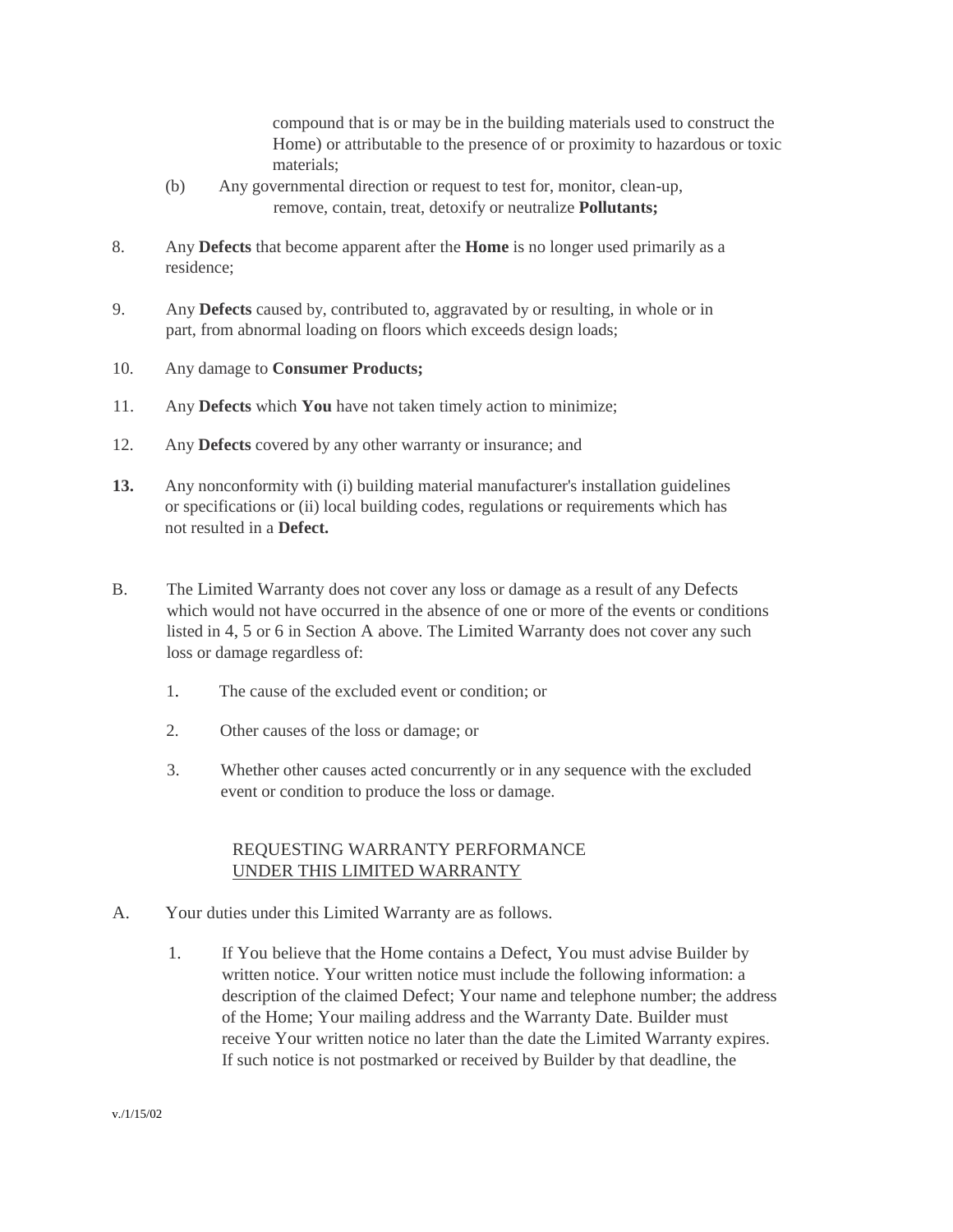Builder shall have no obligation to remedy a Defect.

- 2. You must cooperate with Builder and the Builder's employees, agents, and subcontractors in every effort to investigate Defects, including without limitation, granting the right of reasonable access to the Home to monitor, investigate, or correct Defects, upon reasonable notification to You. In the event You withhold access to the Home from Builder, the Builder shall have no obligation to remedy the Defects.
- 3. Except at Your own cost, You will not voluntarily make any payment or assume any obligation or incur any expense for the correction of items which You believe to be covered by this Limited Warranty without the Builder's prior written approval. In the event of an Emergency Situation, approval is granted to You by the Builder to make reasonable repairs, temporary or permanent, provided such repairs are confined solely to protect the Home from further damage and that You shall notify the Builder as soon as possible, but no later than five (5) days after the repairs are undertaken, and provided further that You shall keep an accurate record of such repair expenditures.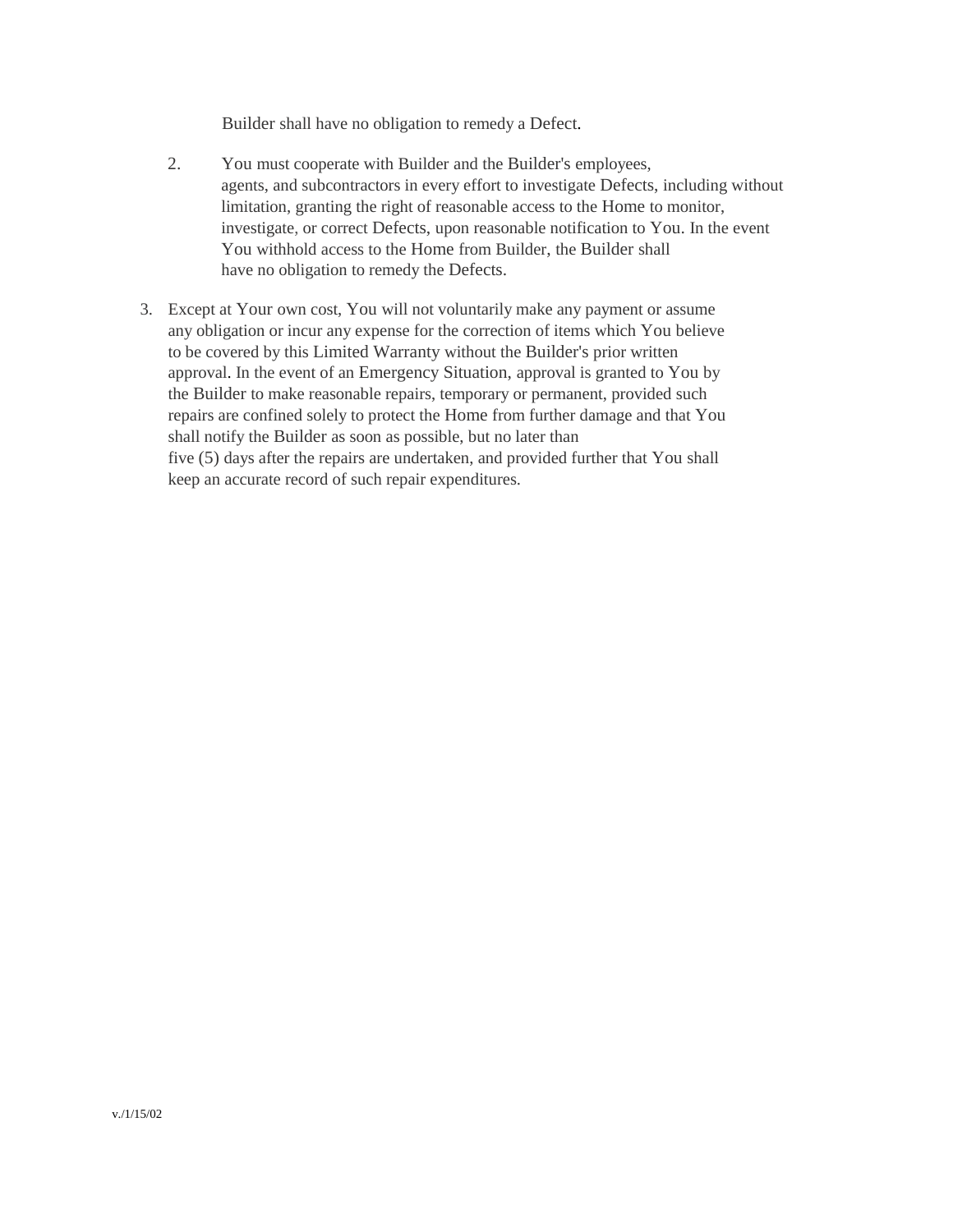# **Ray Owens Homes COMMON CONCERNS NOT COVERED BY THE LIMITED WARRANTY**

- **1.** It is recommended that you change heat and air filters every month at least during the first 9 months of occupancy. This will help the efficiency of the system and benefit you on your utility usage.
- **2.** DO NOT LEAVE YOUR OUTSIDE HOSES HOOKED UP WHEN A FREEZE IS EMINENT. Your frost proof hydrant could freeze and burst and you will not be aware of it until you turn the hydrant on next spring.
- **3.** Concrete can develop cracks due to weather related expansion and contraction, which is a normal occurrence. Protect your exterior concrete by keeping it free and clear of ice and snow. Do not apply salts of any form. By allowing salts to accumulate, you are subjecting your concrete to scaling and pitting.
- **4.** Caulking around kitchen cabinets, bathtub areas, shower stalls and Cracks in grouting of ceramic tile joints or at junctions between tiles and other materials (e.g., between tiles and bathtub) will normally crack and deteriorate with time. It is the homeowner's responsibility to perform the caulking maintenance.
- **5.** Paint and stain touch up is not warranted unless documented prior to closing
- **6.** If you lose power to an isolated section of your house such as the bathroom, kitchen, etc… check the test/reset button on your GFI outlets first. If this does not work, check the breaker box switches.
- **7.** Ruts in the yard after the final grade will almost always occur due to the loose top soil and the needed drainage system for the surface water. These ruts should be raked out by the homeowner until a good grass root system takes hold of the soil; however, do not restrict or reroute the drainage flow.
- **8.** Landscaping and trees are not covered under any warranty.
- **9.** Sheetrock on ceilings under attic storage space will not be warranted if the storage is deemed to be excessive by Builder.
- **10.** Due to the extreme amount of earthquakes Oklahoma has been experiencing, cracks in brick and rock mortar, slab cracks, and joint cracks in sheetrock (noticeable by vertical or horizontal straight line cracks), are no longer covered by the Standard Performance Warranty.
- **11.** We do not spray for household bugs (spiders, crickets, etc…)
- **12.** Make sure clothes washer's hoses are in good repair, of adequate length and connected tightly.
- **13.** Make sure your exterior door jambs stay painted/stained or they will deteriorate over time. Paint is recommended every 2 to 4 years depending on exposure.
- **14.** Keeping bedroom doors open will allow the conditioned air to circulate properly.
- **15.** Non-emergency warranty items have to be in writing and are only addressed via fax, email, or mail. Warranty items are reviewed and corrected at 30 days, 6 months, and 11 months post closing.
- **16.** The one year Builders warranty is a standard performance warranty. The materials and construction of your home is guaranteed to perform within a specific parameter, which is defined in the warranty documents provided. All warranty items must be documented with the provided submittal sheet and labeled with the correct page number of the warranty, letter of the type of material and item number of the item. Items not filled out correctly will not be addressed. Items that are the homeowner's responsibility will not be addressed.

Note: Review the Restrictive Covenants for your Subdivision prior to installing fencing and storage buildings, and to re-acquaint yourself with all existing policies governing the homes and residents.

> **Ray Owens Homes, LLC PO BOX 31078 Edmond, OK 73003 405-615-5161 Fax: 405-254-5550**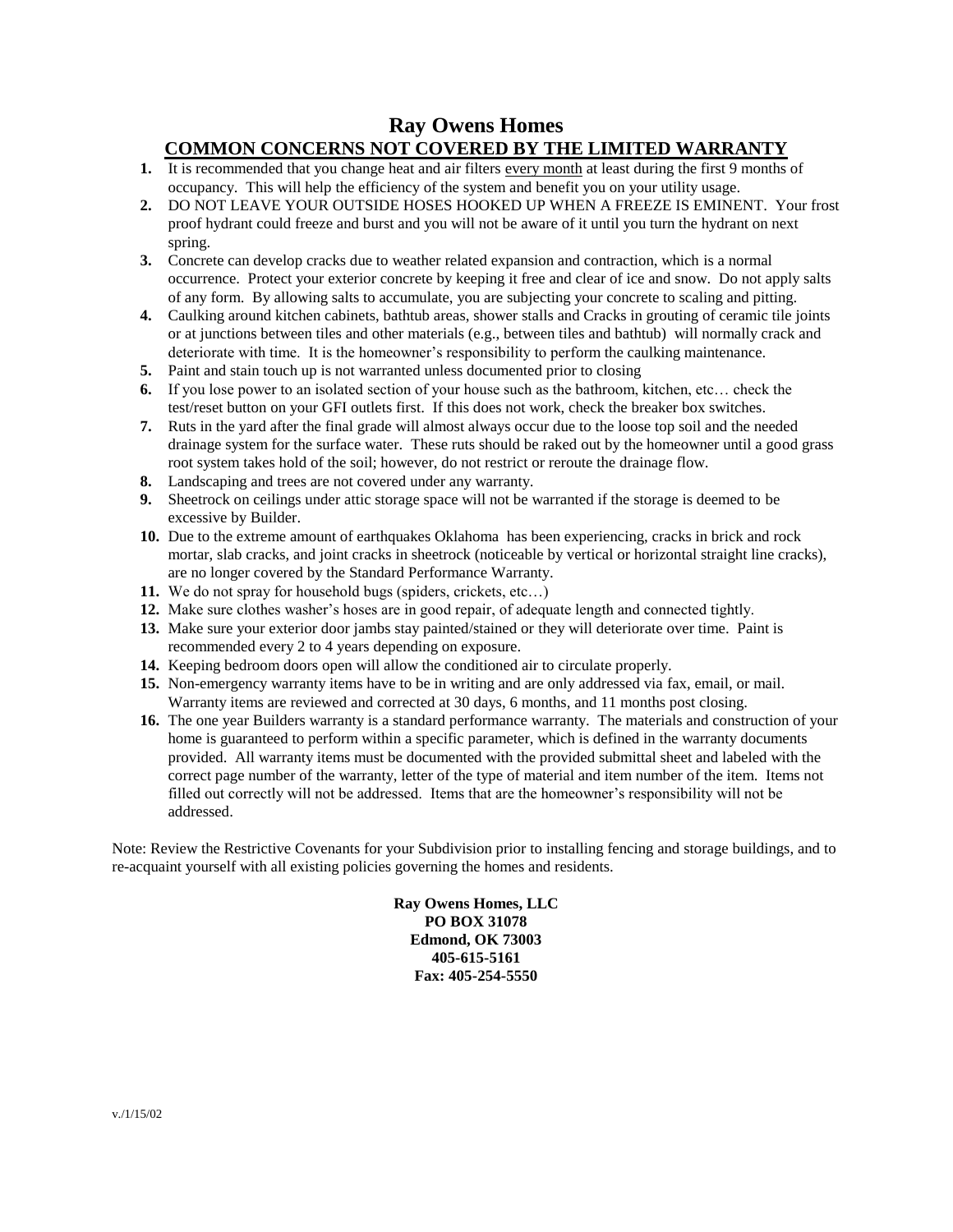# **TABLE OF CONTENTS**

| Site grading<br>$\lt$<br>Site drainage<br>$\lt$                              |  |
|------------------------------------------------------------------------------|--|
|                                                                              |  |
| < Cast-in-place concrete (concrete walls, floors, slabs, etc.)               |  |
|                                                                              |  |
| < Unit masonry (stone, block, or brick walls, floors, etc.)                  |  |
|                                                                              |  |
| Rough carpentry (wooden floors, plaster walls, etc.)                         |  |
| $\lt$<br>Kitchen cabinets<br>$\,<\,$                                         |  |
| Countertops<br>$\lt$                                                         |  |
| Interior finish carpentry (inside trim)<br>$\,<\,$                           |  |
| Exterior finish carpentry (outside wood, siding, or masonry trim)<br>$\,<\,$ |  |
| $\leq$ Exterior siding                                                       |  |
|                                                                              |  |
| Waterproofing                                                                |  |
| $\lt$<br>Insulation<br>$\lt$                                                 |  |
| Louvers and vents<br>$\,<\,$                                                 |  |
| Roofing and siding<br>$\,<\,$                                                |  |
| Sheet metal<br>$\lt$                                                         |  |
| Sealants (caulking)<br>$\lt$                                                 |  |
|                                                                              |  |
|                                                                              |  |
| < Doors (wood or plastic)                                                    |  |
| $\langle$ Garage doors                                                       |  |
| < Windows (wood, plastic, or metal)                                          |  |
| Weatherstripping and seals<br>$\,<\,$                                        |  |
| Sliding doors<br>$\,<\,$<br>Glass<br>$\lt$                                   |  |
| < Hardware                                                                   |  |
|                                                                              |  |
| . 8                                                                          |  |
| $\langle$ Lath and plaster                                                   |  |
|                                                                              |  |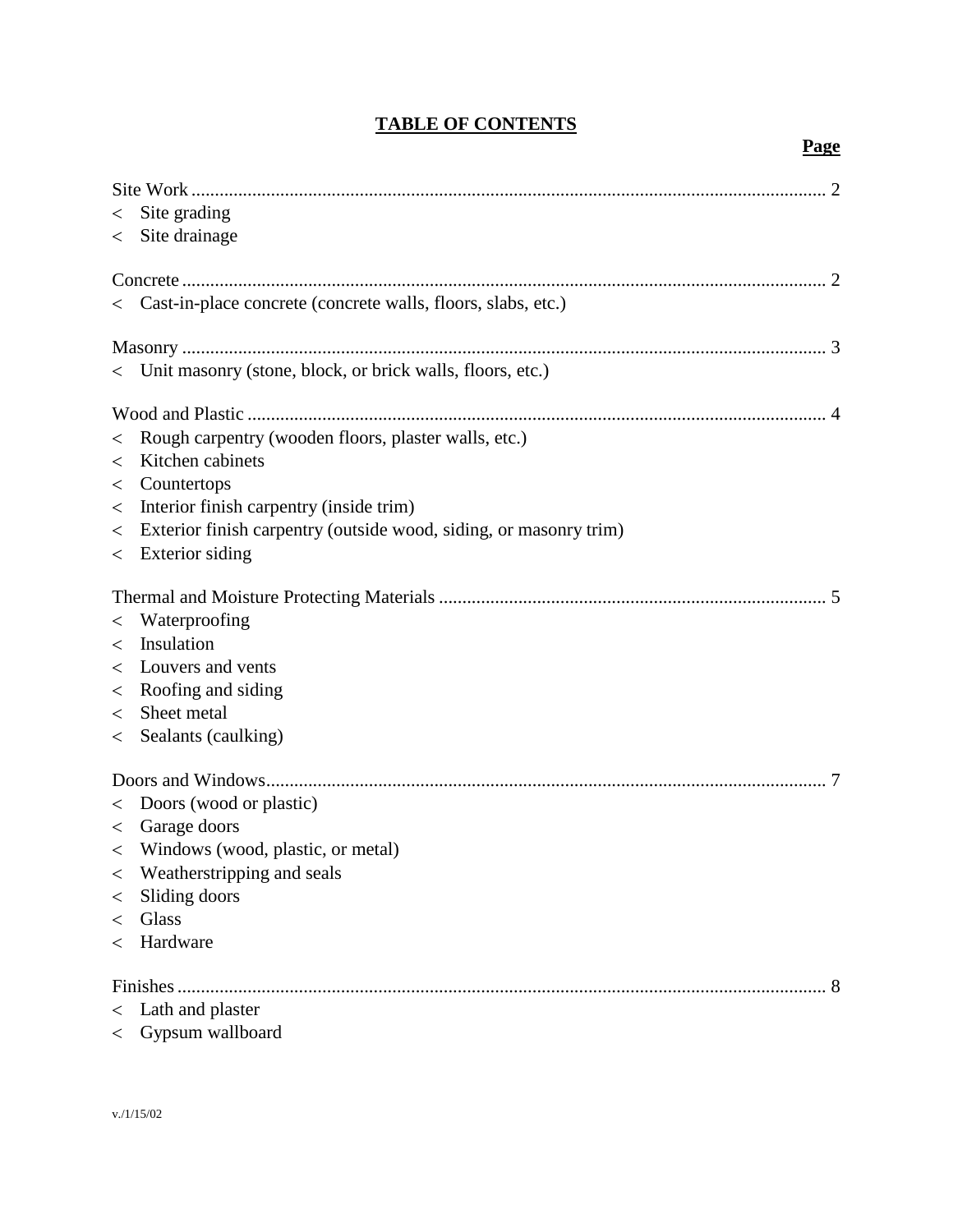**Page**

| $\lt$   | Ceramic tile                                      |
|---------|---------------------------------------------------|
| $\,<\,$ | Finished wood floors                              |
| $\lt$   | Resilient flooring or floor covering              |
| $\,<\,$ | Paint, stain, or varnish                          |
| $\lt$   | Wall coverings                                    |
| $\,<\,$ | Carpeting                                         |
| $\lt$   | Stucco                                            |
| $\,<\,$ | Marble, formica, porcelain, fiberglass            |
|         |                                                   |
|         | < Louvers and vents                               |
|         | < Fireplaces and chimneys                         |
|         |                                                   |
| $\lt$   | Plumbing, water supply, and septic systems        |
| $\,<\,$ | Heating system                                    |
| $\,<\,$ | Refrigeration                                     |
| $\,<\,$ | Condensation drain lines                          |
| $\lt$   | Evaporative cooling system                        |
| $\lt$   | Air distribution system                           |
|         |                                                   |
| $\lt$   | Electrical conductors, fuses and circuit breakers |
| $\lt$   | Outlets, switches, and fixtures                   |
| $\lt$   | Service and distribution                          |
|         |                                                   |
| $\,<\,$ | Beams, concrete                                   |
|         | < Beams, wood (built up)                          |
|         | < Beams, wood (laminated)                         |
|         | Beams, wood (solid)                               |
| $\,<\,$ | Beams, steel                                      |
| $\,<\,$ | Footings                                          |
| $\,<\,$ | Walls, concrete                                   |
| $\,<\,$ | Walls, masonry                                    |
| $\lt$   | Columns, wood                                     |
| $\lt$   | Columns, concrete                                 |
| $\,<\,$ | Columns, masonry                                  |
| $\lt$   | Columns, steel                                    |
|         |                                                   |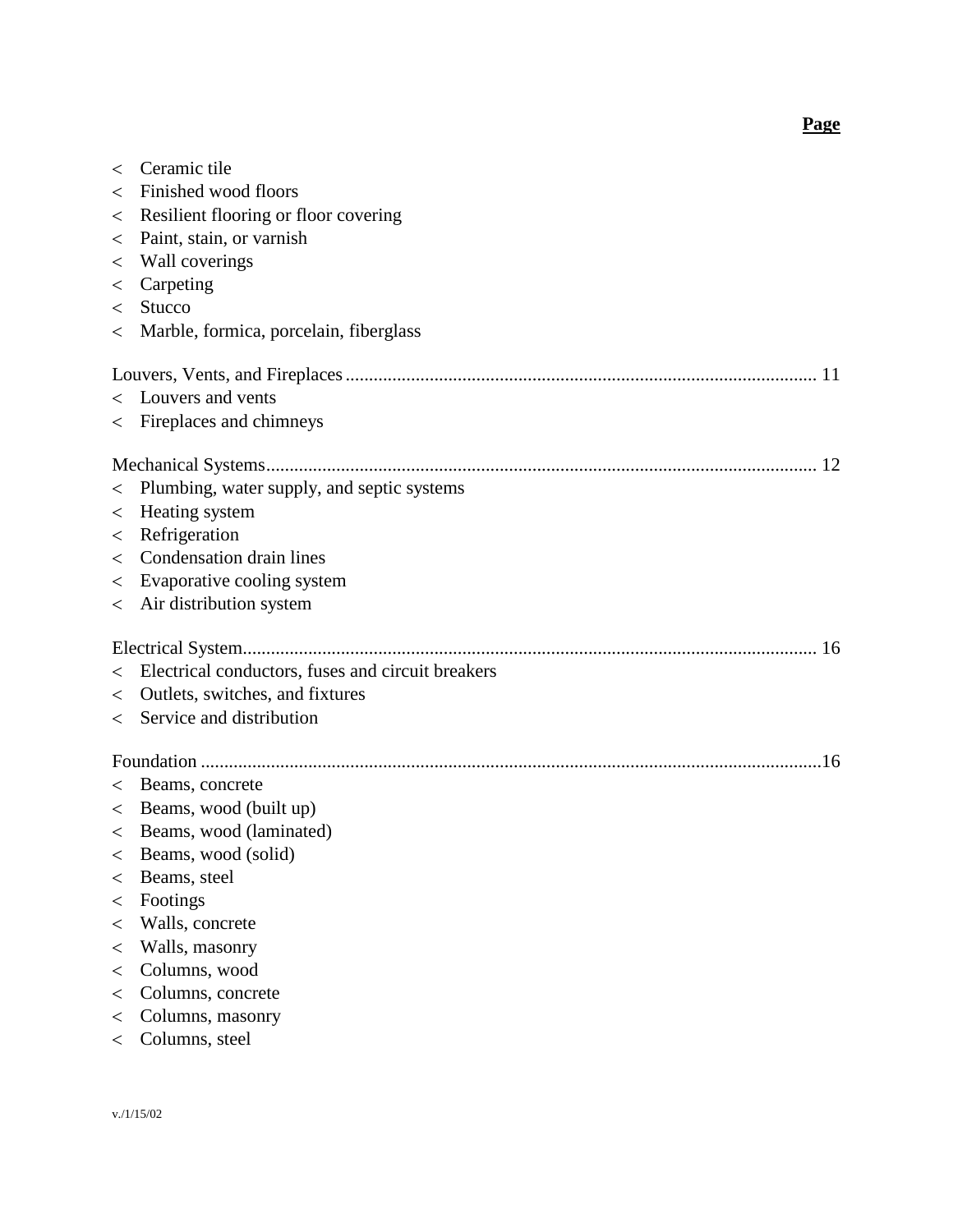# **Page**

| $\lt$   | Beams and Girders, wood (solid)     |
|---------|-------------------------------------|
| $\lt$   | Beams and Girders, wood (built up)  |
| $\lt$   | Beams and Girders, wood (laminated) |
| $\lt$   | <b>Steel</b>                        |
|         |                                     |
|         |                                     |
| $\lt$   | Steel                               |
|         | $<$ Wood                            |
|         | $\langle$ Concrete                  |
|         | $<$ Masonry                         |
|         |                                     |
|         |                                     |
|         | $<$ Masonry                         |
|         |                                     |
|         |                                     |
| $\lt$   | Wood                                |
|         | $\langle$ Concrete                  |
|         | < Masonry                           |
|         | $\langle$ Steel                     |
|         |                                     |
|         |                                     |
| $\lt$   | <b>Studs</b>                        |
|         |                                     |
|         |                                     |
| $\lt$   | <b>Structural Concrete</b>          |
|         | $\langle$ Joists                    |
| $\lt$   | Trusses                             |
|         |                                     |
|         |                                     |
|         | < Ridge Beam                        |
| $\,<\,$ | Rafters (common)                    |
| $\,<\,$ | Rafters (jack)                      |
| $\,<\,$ | Rafters (valley/HIP)                |
| $\,<\,$ | <b>Ceiling Joists</b>               |
| $\,<\,$ | <b>Trusses</b>                      |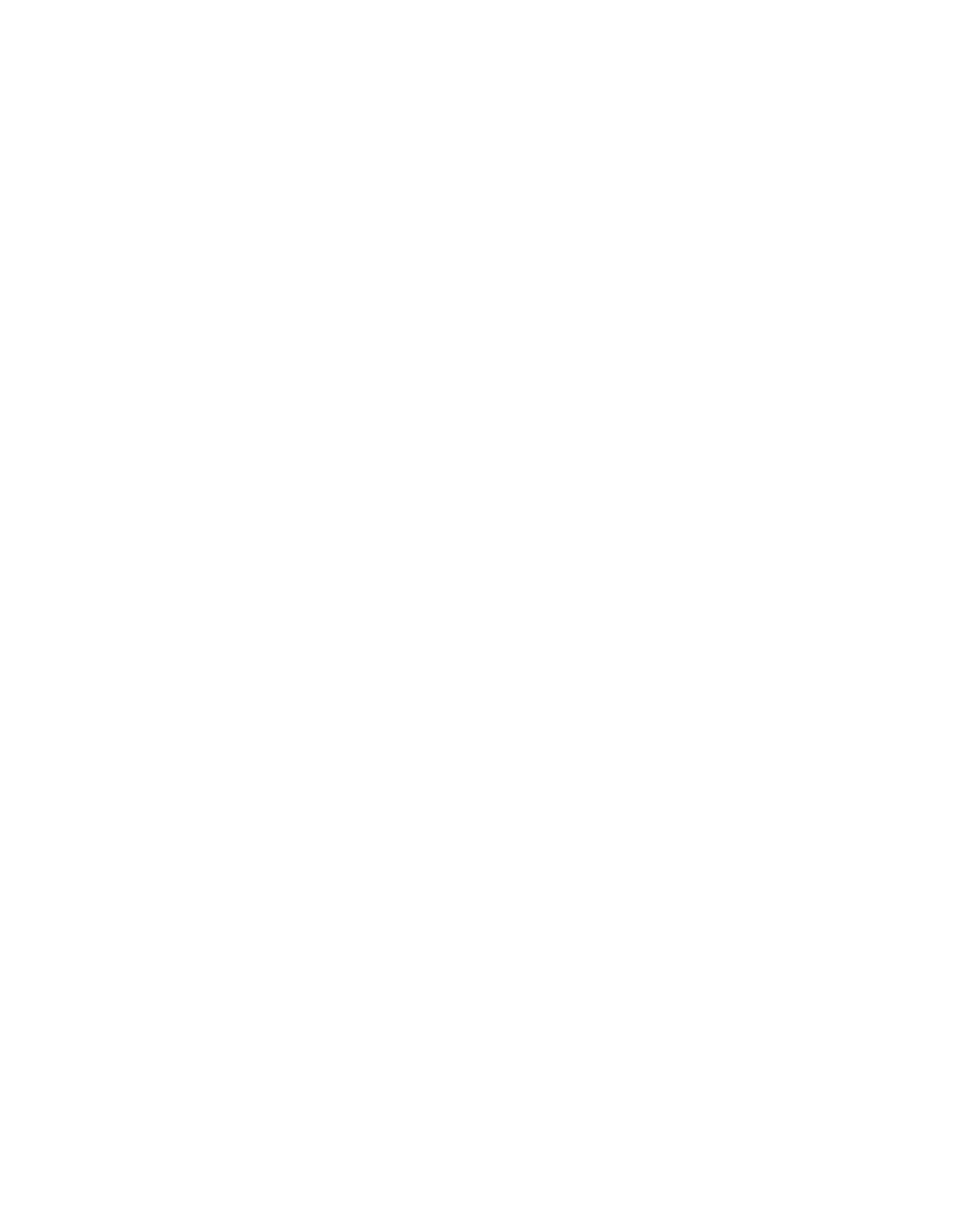#### **PERFORMANCE STANDARDS**

- **I. Introduction.** The following is intended to acquaint **You** with **Builder's** responsibilities under this **Limited Warranty**. If a defect results in actual physical damage to the **Home**, the **Performance Standards** will be used to determine **Builder's** obligation under this **Limited Warranty**.
	- **NOTE: Your** new **Home**, no matter how carefully it was constructed, will go through a period of setting and drying. Generally this happens during one cycle of the seasons or one (1) year. It is normal to expect some wood shrinkage, hairline cracks or warping. **Builder** will remedy these conditions where they exceed these **Performance Standards**.
- **II. Your Responsibilities. Your Home** requires an active maintenance effort on **Your** part.
	- **NOTE:** Damage caused or made worse by **Your** negligence, improper maintenance, or improper operation is expressly excluded under this **Limited Warranty**.

### **III. Performance Standards.**

The following **Performance Standards** list common defects and conditions in new homes and tells which are covered under this **Limited Warranty**. The **Performance Standards** also explain both the **Builder's**responsibilities and **Your** responsibilities.

The **Performance Standards** are grouped according to the type of material or portion of the **Home** affected by a defect or condition. It is then divided into the specific item or work affected, and then by the actual problem or condition.

**You** will find some conditions listed in the **Performance Standards** that are not covered by this **Limited Warranty**. These conditions tend to occur naturally, are too small to detract from the overall appearance or stability of the **Home**, or are **Your** responsibility.

Under the **Limited Warranty**, the choice as to scope of repair, repair technique, or replacement versus payment for the cost of repair or replacement is solely that of **Builder**. Further, **Builder** will make a reasonable effort to match colors, patterns and dyes of all appropriate materials, finishes, etc. **You** should be aware that changes in color lots or discontinued patterns may preclude exact matching.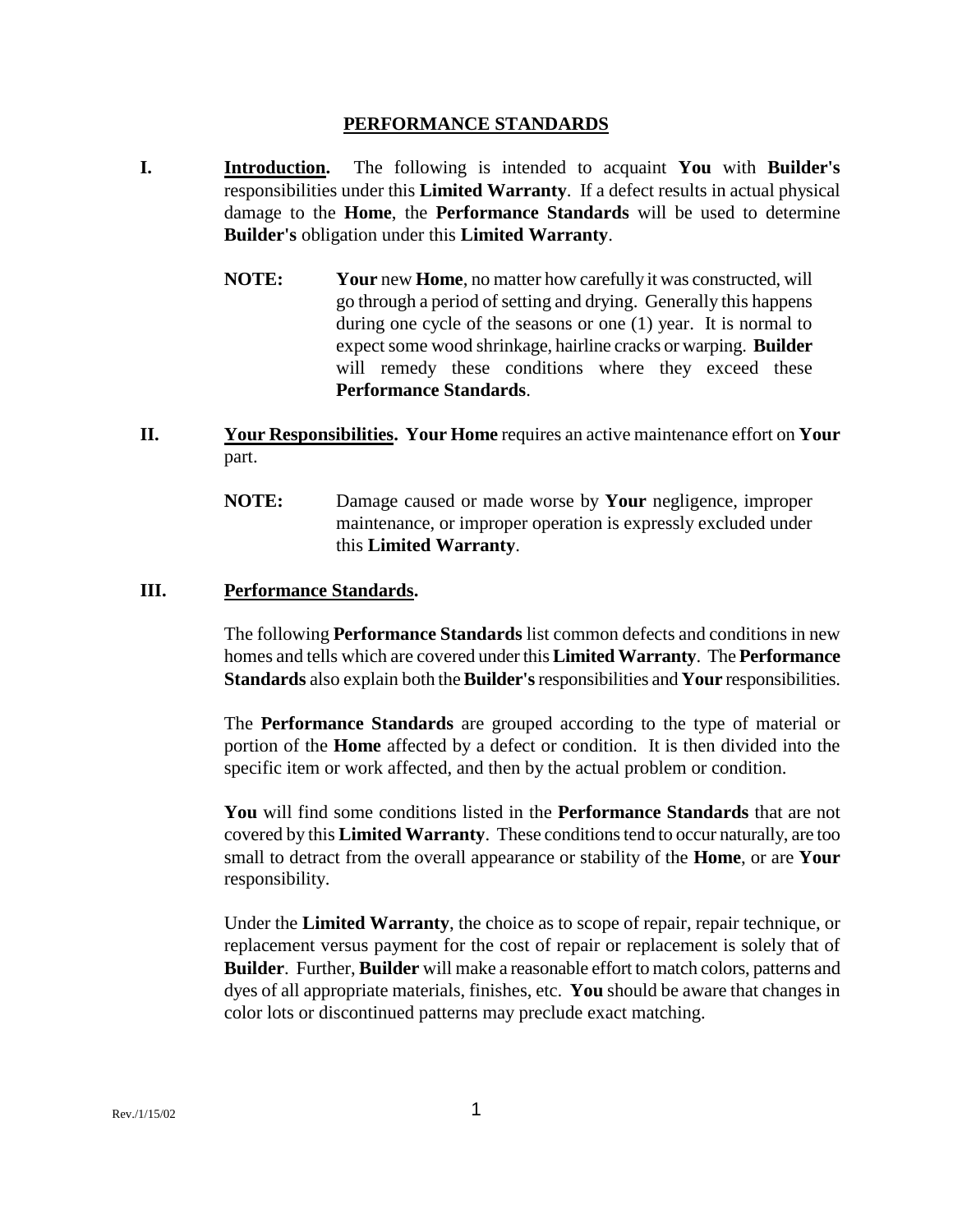| Type of Material or<br>area of Your<br>Home | Specific Item or<br>Work        | Problem or Condition Covered                                                                                                                  | Year         | Building Standard or Builder=s<br>Responsibility                                                                                                                                                                                                                                                                                                                                                                                                                                                                                                                                                           | Your Responsibility                                                                                                                                                                                                                                                                                                                                                                                                                                                                                                                                                                                                                                                         |
|---------------------------------------------|---------------------------------|-----------------------------------------------------------------------------------------------------------------------------------------------|--------------|------------------------------------------------------------------------------------------------------------------------------------------------------------------------------------------------------------------------------------------------------------------------------------------------------------------------------------------------------------------------------------------------------------------------------------------------------------------------------------------------------------------------------------------------------------------------------------------------------------|-----------------------------------------------------------------------------------------------------------------------------------------------------------------------------------------------------------------------------------------------------------------------------------------------------------------------------------------------------------------------------------------------------------------------------------------------------------------------------------------------------------------------------------------------------------------------------------------------------------------------------------------------------------------------------|
| A. Site Work                                | Site Grading<br>1.              | Settling of ground around<br>a.<br>foundation, utility trenches or other<br>filled areas interferes with water<br>draining away from the home |              | Builder will fill settled areas which<br>affect the proper drainage.                                                                                                                                                                                                                                                                                                                                                                                                                                                                                                                                       | Remove and replace shrubs, sod or other<br>landscaping affected by the placement of the<br>fill.                                                                                                                                                                                                                                                                                                                                                                                                                                                                                                                                                                            |
|                                             | Site Drainage<br>2.             | Improper drainage of the site<br>a.                                                                                                           | $\mathbf{1}$ | <b>Builder</b> will establish the proper grades<br>and swales (sloped low areas) for water<br>to properly drain away from the Home.<br>Water will not stand or pond within 10<br>feet of the <b>Home</b> for extended periods<br>after a rain (usually not more than 24<br>hours). For swales which drain other<br>areas or where sump pumps discharge; a<br>longer time is not unusual. It is normal<br>for water to stand after a heavy rainfall.<br>Grading or ponding determinations will<br>not be made while there is frost or snow<br>on the ground, or while the ground is<br>saturated or frozen. | Maintain the grades and swales after they<br>have been properly established by Builder.<br>Insure established drainage patterns are not<br>impeded by landscaping, decking, patios,<br>pools, driveways, walls, etc which You<br>install. Do not change the grade of the soil<br>away from the foundation by building<br>planters, raised beds, or other blocking<br>construction. Damages caused by changes<br>in drainage and grading are not covered.<br>Where a sump pit has been installed by<br><b>Builder</b> but the sump pump was not<br>contracted for or installed by Builder, You<br>must install a properly sized pump in attempt<br>to correct the condition. |
| B. Concrete                                 | Cast-in-place<br>1.<br>concrete | Cracks in basement walls, or<br>a.<br>foundation walls, stem walls or<br>floor slabs                                                          | $\mathbf{1}$ | Shrinkage cracks are not unusual in<br>concrete. Builder will repair all cracks<br>more than 1/8" wide.                                                                                                                                                                                                                                                                                                                                                                                                                                                                                                    |                                                                                                                                                                                                                                                                                                                                                                                                                                                                                                                                                                                                                                                                             |
|                                             |                                 | Cracks in basement floor<br>b.                                                                                                                |              | Minor cracks in basement floors are<br>normal. Builder will repair cracks more<br>than $3/16$ " wide or $1/8$ " in vertical<br>displacement.                                                                                                                                                                                                                                                                                                                                                                                                                                                               |                                                                                                                                                                                                                                                                                                                                                                                                                                                                                                                                                                                                                                                                             |
|                                             |                                 | Cracks in slab in attached garage<br>c.                                                                                                       |              | <b>Builder</b> will repair cracks in garage<br>slabs more than $1/4$ " wide or $1/4$ " in<br>vertical displacement.                                                                                                                                                                                                                                                                                                                                                                                                                                                                                        |                                                                                                                                                                                                                                                                                                                                                                                                                                                                                                                                                                                                                                                                             |
|                                             | Cast-in-place<br>1.<br>concrete | Uneven concrete floors or slabs<br>d.                                                                                                         | -1           | Concrete floors in rooms designed for<br>habitability (as living space) will not<br>have pits, depressions, or raised surfaces                                                                                                                                                                                                                                                                                                                                                                                                                                                                             |                                                                                                                                                                                                                                                                                                                                                                                                                                                                                                                                                                                                                                                                             |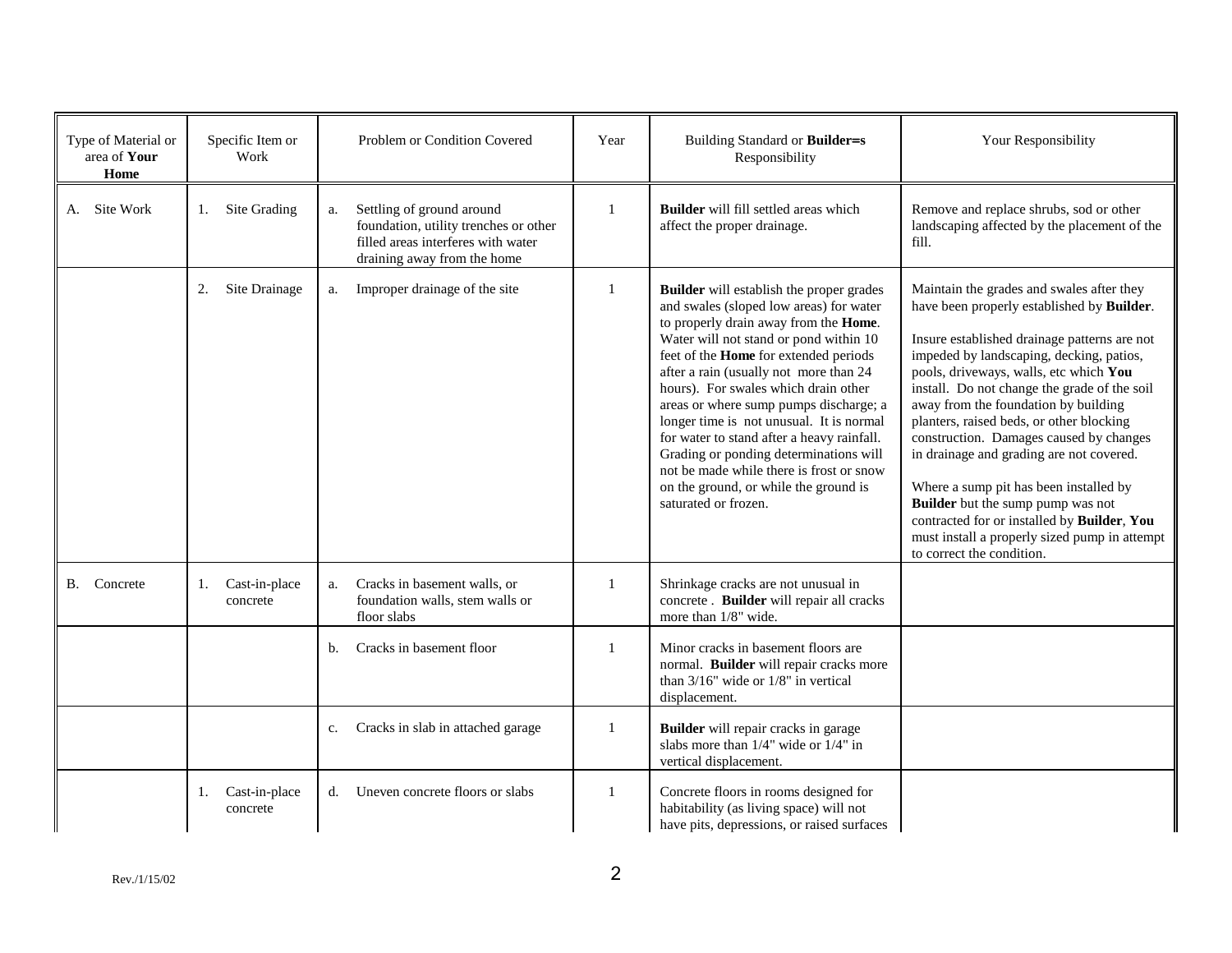| Type of Material or<br>area of Your<br>Home | Specific Item or<br>Work        | Problem or Condition Covered                                                                             | Year         | Building Standard or Builder=s<br>Responsibility                                                                                                                                                                                                                                                                                                                                           | Your Responsibility                                                         |
|---------------------------------------------|---------------------------------|----------------------------------------------------------------------------------------------------------|--------------|--------------------------------------------------------------------------------------------------------------------------------------------------------------------------------------------------------------------------------------------------------------------------------------------------------------------------------------------------------------------------------------------|-----------------------------------------------------------------------------|
|                                             |                                 |                                                                                                          |              | greater than $1/2$ " in 30". <b>Builder</b> will<br>repair these defects.                                                                                                                                                                                                                                                                                                                  |                                                                             |
|                                             |                                 | Cracks in concrete slab-on-grade<br>e.<br>floors under finished flooring                                 | $\mathbf{1}$ | Builder will repair cracks which rupture<br>the finished flooring material so the<br>cracks are not readily apparent when the<br>finished flooring material is in place.<br>(See also Performance Standard G.,<br>"Finishes.")                                                                                                                                                             |                                                                             |
|                                             |                                 | f.<br>Pitting, scaling or spalling (flakes,<br>chipping) of concrete surfaces<br>covered by the warranty | $\mathbf{1}$ | It is normal for some minor chipping of<br>the surface to occur. Concrete surfaces<br>should not disintegrate so that the<br>aggregate is loose under normal use and<br>weather conditions. Builder will repair<br>concrete surfaces. Builder is not<br>responsible for deterioration caused by<br>salt, chemicals, mechanical implements<br>or other factors beyond Builder's<br>control. | Avoid damaging concrete with salt,<br>chemicals, mechanical equipment, etc. |
|                                             |                                 | Settling, heaving or separating of<br>g.<br>stoops, steps or garage floors                               | $\mathbf{1}$ | Stoops, steps or garage floors will not<br>settle, heave or separate more than 1"<br>from the Home. Builder will repair<br>these defects.                                                                                                                                                                                                                                                  |                                                                             |
|                                             | Cast-in-place<br>1.<br>concrete | Standing water on stoops<br>h.                                                                           | -1           | Water should drain from outdoor stoops<br>and steps. However, it is normal for<br>small amounts of water to stand on<br>stoops for short periods after it rains.<br><b>Builder</b> will correct any improper<br>drainage.                                                                                                                                                                  |                                                                             |
| C. Masonry                                  | <b>Unit Masonry</b><br>1.       | Cracks in masonry basement or<br>a.<br>foundation walls                                                  | 1            | Cracks up to 1/8" wide are not unusual<br>in mortar joints of masonry foundation<br>walls. Builder will repair cracks more<br>than 1/8" wide.                                                                                                                                                                                                                                              |                                                                             |
|                                             |                                 | Cracks in masonry or veneer walls<br>b.                                                                  | 1            | Cracks up to 3/8" wide due to shrinkage<br>are common in mortar joints in masonry                                                                                                                                                                                                                                                                                                          |                                                                             |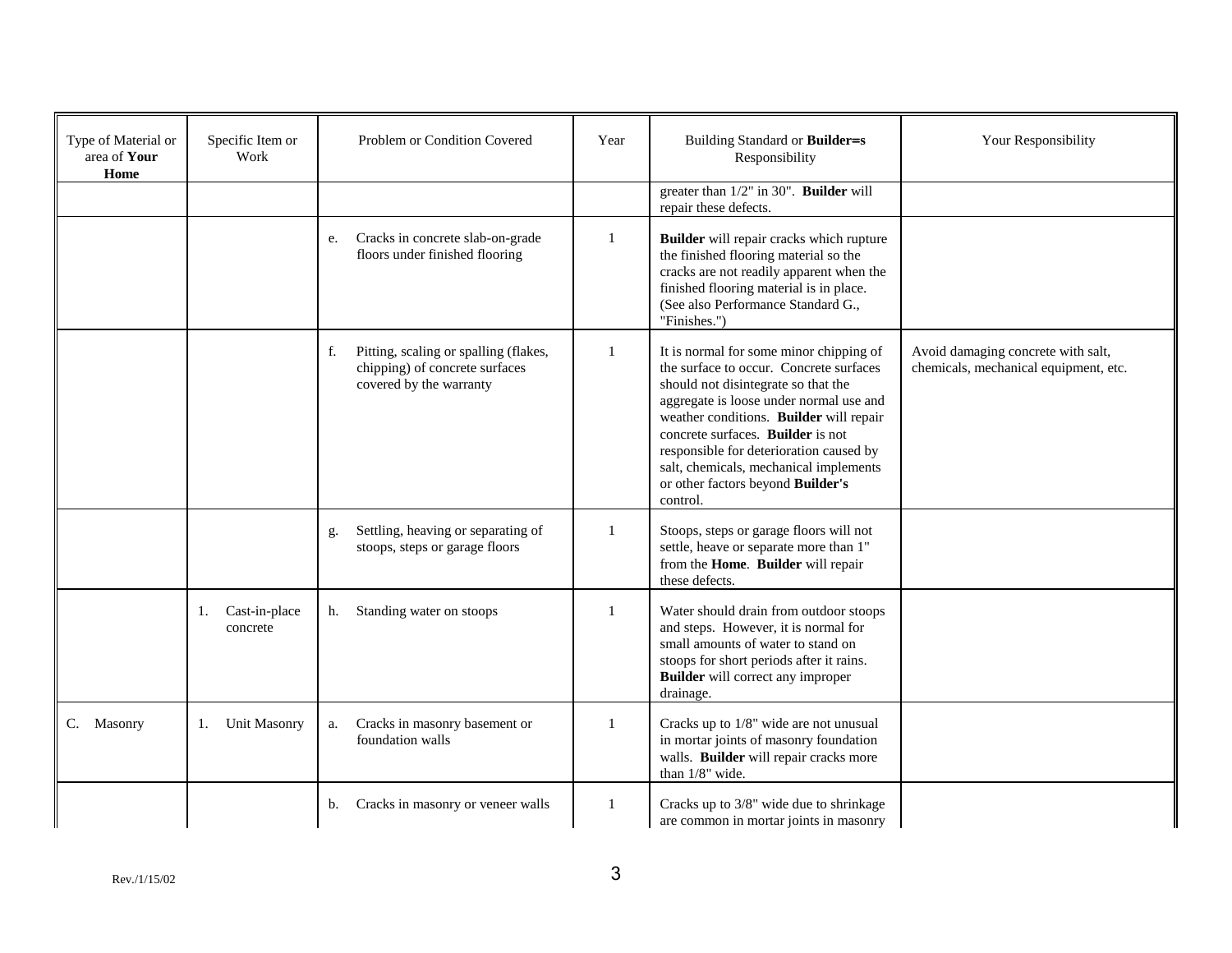| Type of Material or<br>area of Your<br>Home | Specific Item or<br>Work  | Problem or Condition Covered                                                                                                           | Year         | Building Standard or Builder=s<br>Responsibility                                                                                                                                                                                                                                                                                                                          | Your Responsibility |
|---------------------------------------------|---------------------------|----------------------------------------------------------------------------------------------------------------------------------------|--------------|---------------------------------------------------------------------------------------------------------------------------------------------------------------------------------------------------------------------------------------------------------------------------------------------------------------------------------------------------------------------------|---------------------|
|                                             |                           |                                                                                                                                        |              | construction. Builder will repair cracks<br>more than 3/8" wide by Arepointing.@<br><b>Builder</b> will not be responsible for any<br>difference in the color of the old and<br>new mortar.                                                                                                                                                                               |                     |
|                                             |                           | Mortar used in brick veneer.<br>$\mathbf{c}$ .<br>fireplaces or chimneys is<br>excessively sandy or of low tensile<br>or bond strength | $\mathbf{1}$ | <b>Builder</b> will correct these conditions by<br>repointing affected areas. Under no<br>circumstances will Builder be required<br>to tear down and replace brick veneer,<br>fireplaces or chimneys.                                                                                                                                                                     |                     |
| Wood &<br>D.<br>Plastic                     | Rough<br>1.<br>carpentry  | Squeaking floors or subfloors that<br>a.<br>appear loose                                                                               | -1           | These conditions are often temporary in<br>new homes. Builder will correct these<br>conditions only if they are caused by<br>underlying defects in construction. A<br>squeak proof floor cannot be guaranteed.                                                                                                                                                            |                     |
|                                             |                           | Uneven wood floors<br>$\mathbf b$ .                                                                                                    | 1            | <b>Builder</b> will repair any floors that have<br>more than 1/4" ridge or depression<br>within any 30" measurement when<br>measured in any direction to the joists.                                                                                                                                                                                                      |                     |
|                                             |                           | Bowed walls or other interior<br>$C_{\star}$<br>exposed surfaces.                                                                      | -1           | All interior and exterior walls have<br>slight variances on their finished<br>surfaces. Bowing of walls will not<br>detract from or blemish the wall's<br>finished surface. Builder will repair any<br>walls which bow more than 3/8" out of<br>line within any 30" horizontal or vertical<br>measurement taken a minimum of 16"<br>from any sheetrock corner or opening. |                     |
|                                             |                           | Out-of-plumb walls<br>d.                                                                                                               | 1            | Builder will repair any walls that are<br>more than 1/4" out-of-plumb for any 30"<br>vertical measurement.                                                                                                                                                                                                                                                                |                     |
|                                             | 2.<br>Kitchen<br>cabinets | Warped kitchen cabinets<br>a.                                                                                                          | 1            | Builder will repair any doors or drawer<br>fronts that are warped more than 1/4".<br>This condition is measured by closing                                                                                                                                                                                                                                                |                     |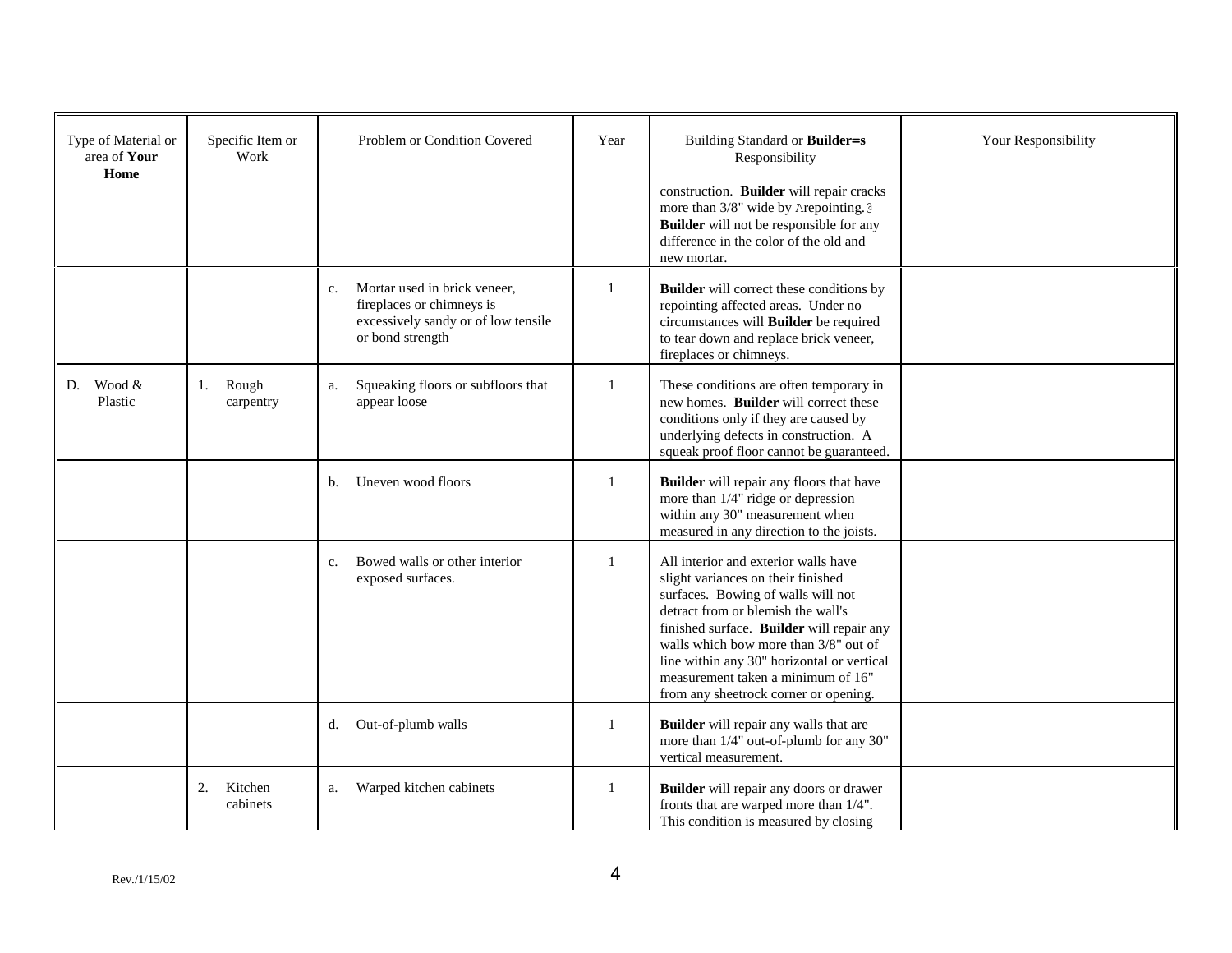| Type of Material or<br>area of Your<br>Home              |              | Specific Item or<br>Work                                                                       |    | Problem or Condition Covered                                                                                    | Year         | Building Standard or Builder=s<br>Responsibility                                                                                                                        | Your Responsibility                                                                                                   |
|----------------------------------------------------------|--------------|------------------------------------------------------------------------------------------------|----|-----------------------------------------------------------------------------------------------------------------|--------------|-------------------------------------------------------------------------------------------------------------------------------------------------------------------------|-----------------------------------------------------------------------------------------------------------------------|
|                                                          |              |                                                                                                |    |                                                                                                                 |              | the drawer or door and measuring from<br>the face frame to the point of<br>furthermost warpage. Builder is not<br>responsible for matching cabinet<br>finishes.         |                                                                                                                       |
|                                                          |              |                                                                                                | b. | Gaps between the cabinets, or<br>between the cabinets, ceiling, or<br>walls                                     | 1            | <b>Builder</b> will correct any gap that is more<br>than 1/4" wide.                                                                                                     | Do not overload cabinets.                                                                                             |
|                                                          |              |                                                                                                | c. | Split in panels of a cabinet door                                                                               | 1            | If light is visible through the split in a<br>panel, Builder will repair the panel.                                                                                     |                                                                                                                       |
|                                                          | 3.           | Countertops                                                                                    | a. | Separation from wall                                                                                            | 1            | Builder will repair only once prior to<br>closing or first occupancy, whichever<br>occurs first.                                                                        |                                                                                                                       |
|                                                          | 4.           | Interior finish<br>carpentry<br>(trim inside<br>the <b>Home</b> )                              | a. | Trim/molding has open joints<br>between molding and the surface<br>areas to which the moldings are<br>attached. | $\mathbf{1}$ | Builder will repair open joints in<br>moldings or between moldings and<br>surfaces if the gaps are more than 1/8"<br>wide. Caulking is acceptable.                      |                                                                                                                       |
|                                                          | 5.<br>finish | Exterior<br>carpentry<br>(wood siding,<br>or masonry<br>trim on the<br>outside of the<br>Home) | a. | Trim has open joints between pieces<br>of trim, including siding and<br>masonry                                 | $\mathbf{1}$ | Builder will repair any open joints that<br>are more than 3/8" wide or which do not<br>keep out the elements.                                                           | Maintain exterior finish by caulking and<br>painting.                                                                 |
| Thermal and<br>Е.<br>moisture<br>protecting<br>materials | 1.           |                                                                                                | a. | Leaks in basement                                                                                               | 1            | Dampness on the walls or floors in the<br>basement is not a defect. However, if<br>water is actually trickling into the<br>basement, Builder will repair the leaks.     | Maintain proper grades and drainage around<br>the home and landscape properly to avoid<br>water problems in the Home. |
|                                                          | 2.           | Insulation                                                                                     | a. | Insufficient insulation                                                                                         | $\mathbf{1}$ | <b>Builder</b> will insulate the <b>Home</b> as<br>required to meet local energy and<br>building requirements. Insulation does<br>not render a wall or room soundproof. |                                                                                                                       |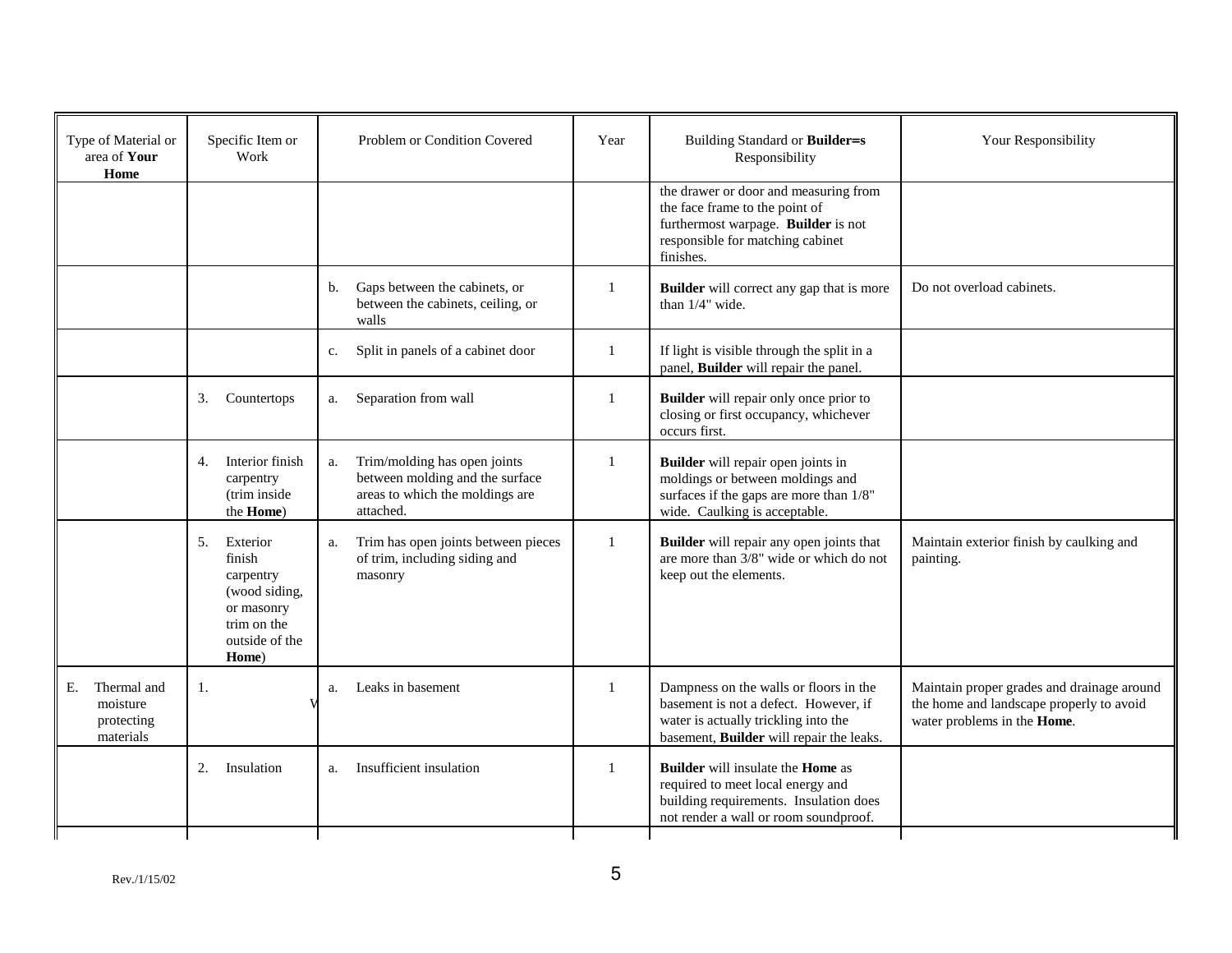| Type of Material or<br>area of Your<br>Home | Specific Item or<br>Work    | Problem or Condition Covered                                         | Year         | Building Standard or Builder=s<br>Responsibility                                                                                                                                                                                                                                                                                                                      | Your Responsibility                                                                                                                                                                    |
|---------------------------------------------|-----------------------------|----------------------------------------------------------------------|--------------|-----------------------------------------------------------------------------------------------------------------------------------------------------------------------------------------------------------------------------------------------------------------------------------------------------------------------------------------------------------------------|----------------------------------------------------------------------------------------------------------------------------------------------------------------------------------------|
|                                             | 3.<br>Louvers and<br>vents  | Rain or snow leaks into the attic<br>a.<br>through louvers and vents | $\mathbf{0}$ | Homes must have louvers and vents for<br>proper ventilation. Rain or snow will<br>sometimes come through these openings.                                                                                                                                                                                                                                              |                                                                                                                                                                                        |
|                                             |                             | a. Ice build-up on roof                                              | $\mathbf{0}$ | During prolonged cold spells, ice is<br>likely to build up at the eaves of the<br>roof. This build-up will occur when<br>snow and ice accumulate and gutters and<br>downspouts freeze up.                                                                                                                                                                             |                                                                                                                                                                                        |
|                                             |                             | Leaks in roof or flashing<br>b.                                      | 1            | <b>Builder</b> will repair roof or flashing<br>leaks. Leaks caused by ice build-up are<br>not Builder's responsibility.                                                                                                                                                                                                                                               | Clean leaves from valleys, gutters and<br>downspouts.                                                                                                                                  |
|                                             | Roofing and<br>4.<br>siding | Standing water on a flat roof<br>c.                                  | 1            | It is not unusual for minor ponding to<br>occur on a flat roof for up to 24 hours<br>after a rainfall. However, if water is not<br>draining properly, Builder will correct<br>the drainage. Builder is not responsible<br>if the roof was specifically designed to<br>retain water.                                                                                   |                                                                                                                                                                                        |
|                                             |                             | Delamination of veneer siding or<br>d.<br>joint separation           |              | All siding will be installed so that it<br>meets the manufacturer's standards and<br>industry standards and is sufficiently<br>painted or protected. Builder will repair<br>or replace any siding that delaminates or<br>separates. Builder will only paint new<br>materials as part of the repair. The paint<br>may not be an exact match to the<br>original colors. | Protect the siding from damage, such as<br>leaning heavy objects against siding, ball<br>dents, and water from sprinklers striking the<br>siding.<br>Annually, seal or recaulk siding. |
|                                             |                             | Gaps in wood siding<br>e.                                            | $\mathbf{0}$ | Gaps on end and side edge may occur<br>due to normal expansion and<br>contraction. Builder cannot control<br>wood expansion and contraction.                                                                                                                                                                                                                          |                                                                                                                                                                                        |
|                                             | 5.<br>Sheet metal           | Leaks in gutters and/or down-spouts<br>a.                            | 1            | Gutters and downspouts may overflow<br>during heavy rains. They should not<br>leak at connections. Builder will repair                                                                                                                                                                                                                                                | Keep leaves and debris out of gutters so that<br>water can flow properly.                                                                                                              |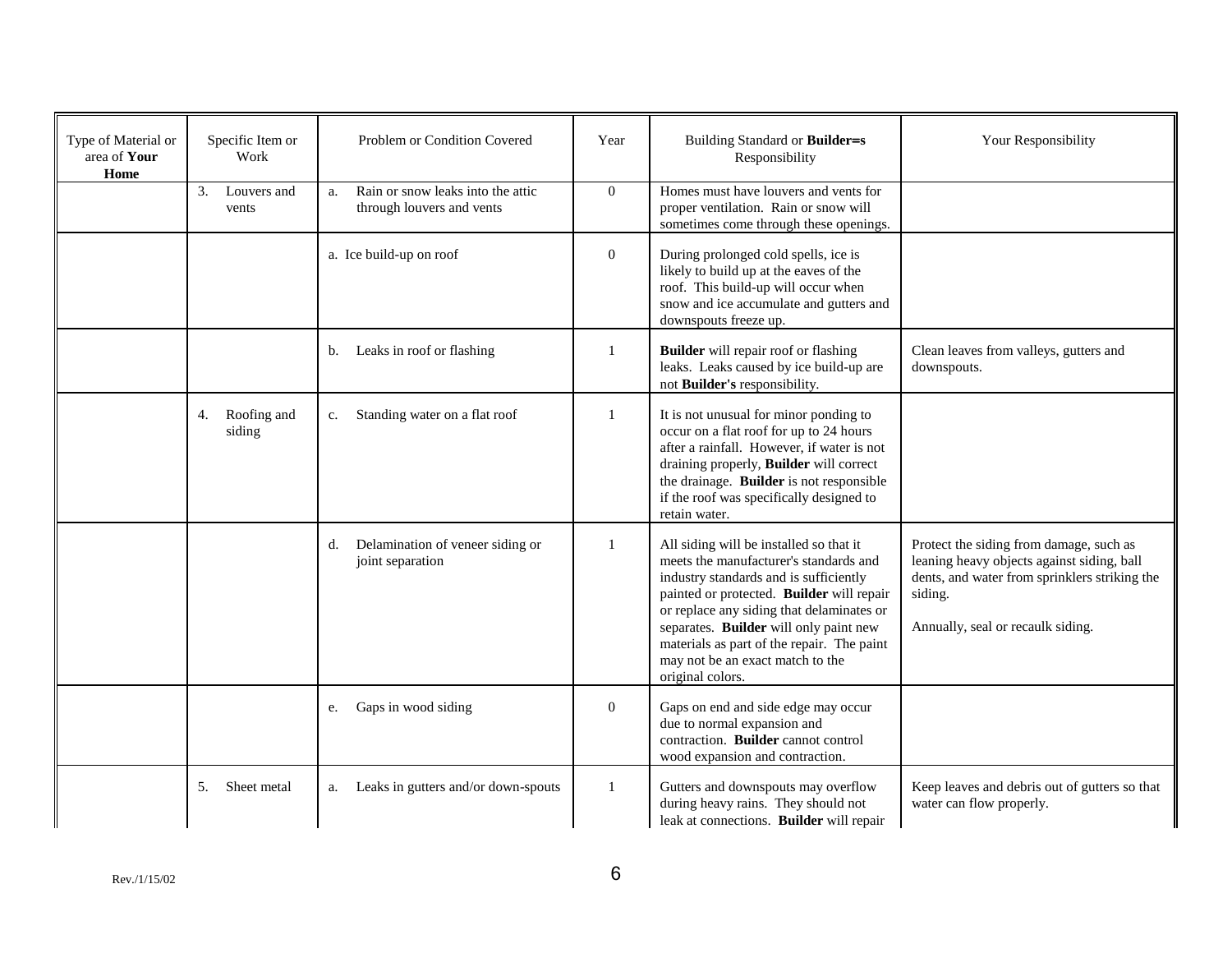| Type of Material or<br>area of Your<br>Home | Specific Item or<br>Work        | Problem or Condition Covered                                             | Year         | Building Standard or Builder=s<br>Responsibility                                                                                                                                                                                                                                                                                                          | Your Responsibility                                                                                   |
|---------------------------------------------|---------------------------------|--------------------------------------------------------------------------|--------------|-----------------------------------------------------------------------------------------------------------------------------------------------------------------------------------------------------------------------------------------------------------------------------------------------------------------------------------------------------------|-------------------------------------------------------------------------------------------------------|
|                                             |                                 |                                                                          |              | leaks.                                                                                                                                                                                                                                                                                                                                                    | Do not lean ladders against gutters and<br>downspouts.                                                |
|                                             |                                 | Standing water in gutters<br>b.                                          | $\mathbf{1}$ | Small amounts of water may stand in a<br>gutter after a rain. If the water is more<br>than 1" deep in a gutter and the gutter is<br>not clogged with debris, Builder will<br>repair the gutter so that water can drain<br>properly.                                                                                                                       | Keep leaves and debris out of gutters so that<br>water can flow properly.                             |
|                                             | <b>Sealants</b><br>6.           | Leaks in exterior (outside) walls<br>a.<br>because calking is inadequate | 1            | If water is coming into the Home,<br><b>Builder</b> will repair leaking joints or<br>cracks in the exterior wall surface,<br>around openings and flashings.                                                                                                                                                                                               | Properly installed caulking may shrink. You<br>must maintain caulking during the life of the<br>Home. |
| F.<br>Doors and<br>windows                  | Wood and<br>1.<br>plastic doors | Outside doors are warped<br>a.                                           | 1            | <b>Builder</b> will repair any doors that warp<br>to the extent that they satisfy one of the<br>following:<br>- they no longer work;<br>- they are no longer weather resistant;<br>or<br>- they warp more than 1/4", measured<br>diagonally from corner to corner.<br>Builder will refinish any new doors to<br>match other doors as closely as possible. | If You paint outside doors, doors must be<br>properly prepared.                                       |
|                                             |                                 | Inside doors or closet doors are<br>b.<br>warped                         | 1            | Builder will repair any doors that warp<br>more than 1/4", measured diagonally<br>from corner to corner. In the event<br>Builder installs a new door, Builder<br>will finish new door to match other<br>doors as closely as possible.                                                                                                                     |                                                                                                       |
|                                             |                                 | Panels in doors shrink so that raw<br>$C_{\star}$<br>wood edges show     | $\mathbf{0}$ | It is normal for panels to shrink.                                                                                                                                                                                                                                                                                                                        |                                                                                                       |
|                                             |                                 | Split in panels of a door<br>d.                                          | 1            | If light is visible through the split in a<br>panel, Builder will repair the panel.<br>Builder will make this repair only once<br>after closing or first occupancy,                                                                                                                                                                                       |                                                                                                       |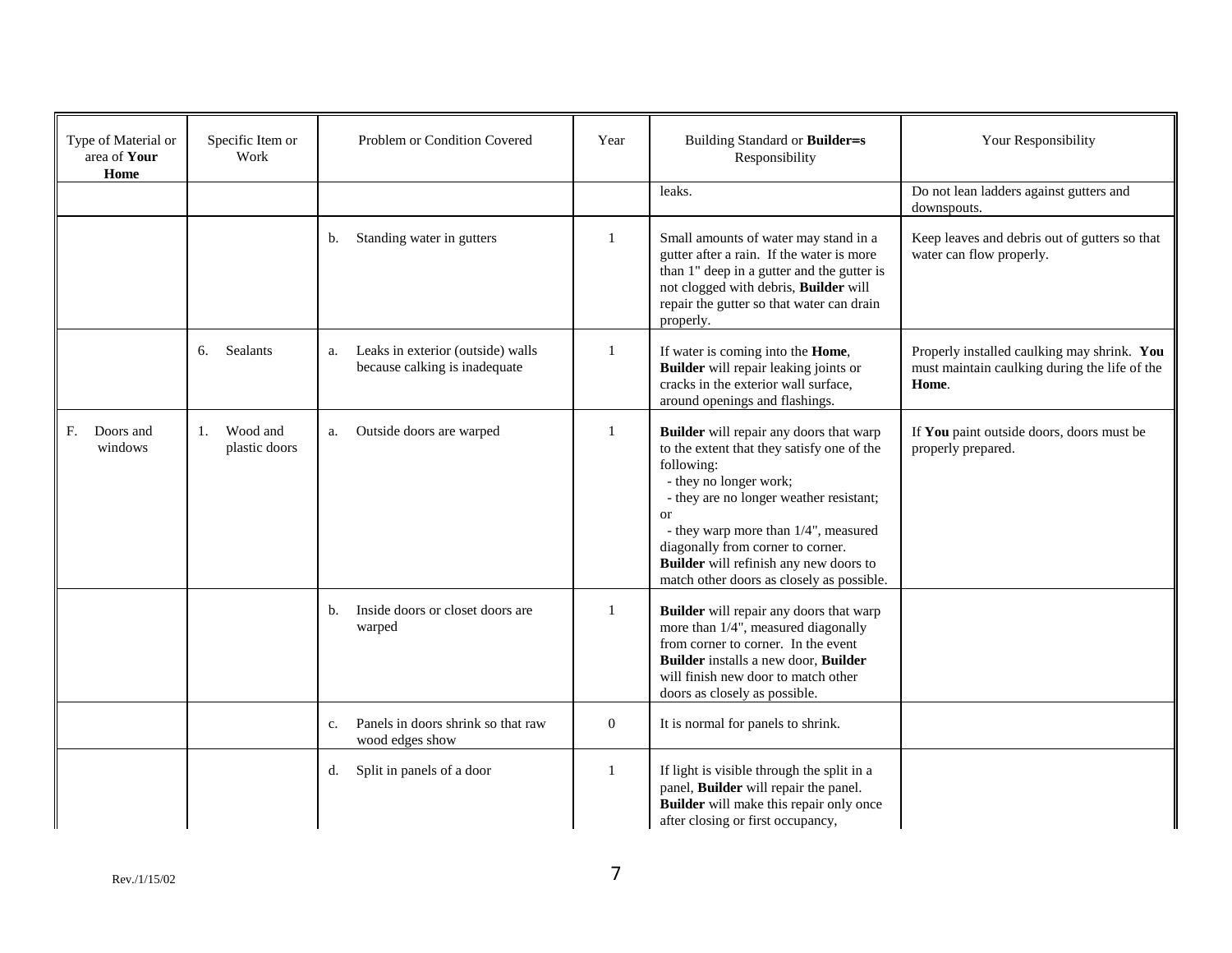| Type of Material or<br>area of Your<br>Home | Specific Item or<br>Work                                                | Problem or Condition Covered                                     | Year           | Building Standard or Builder=s<br>Responsibility                                                                                                                                                                                                                       | Your Responsibility                                                                                                           |
|---------------------------------------------|-------------------------------------------------------------------------|------------------------------------------------------------------|----------------|------------------------------------------------------------------------------------------------------------------------------------------------------------------------------------------------------------------------------------------------------------------------|-------------------------------------------------------------------------------------------------------------------------------|
|                                             |                                                                         |                                                                  |                | whichever occurs first.                                                                                                                                                                                                                                                |                                                                                                                               |
|                                             | Garage doors<br>2.<br>on garages<br>that are<br>attached to<br>the home | Garage doors do not operate<br>a.<br>properly                    | 1              | If garage doors do not operate properly<br>under normal use, Builder will adjust or<br>correct them. If You install a garage<br>door opener, Builder is no longer<br>responsible for the operation of the<br>garage door.                                              | Keep all movable parts lubricated.                                                                                            |
|                                             |                                                                         | Rain or snow leaks in through<br>b.<br>garage doors              | 1              | Garage doors will be installed in<br>accordance with manufacturer's<br>specifications. Builder will repair leaks<br>resulting from a failure to properly<br>install the garage doors. During severe<br>weather conditions, some leakage may<br>be normal.              |                                                                                                                               |
|                                             | 3.<br>Wood,<br>plastic, and<br>metal<br>windows                         | Windows do not function properly<br>a.                           | 1              | <b>Builder</b> will correct the windows so that<br>they are reasonably easy to operate.                                                                                                                                                                                | Keep tracks and roller cleaned, lubricated<br>and adjusted.                                                                   |
|                                             |                                                                         | Condensation and/or frost on inside<br>b.<br>surfaces of windows | $\overline{0}$ | Condensation may occur on the interior<br>window surfaces with extremes in<br>temperature and humidity. Individual<br>living habits can impact humidity levels.<br>These conditions are beyond Builder's<br>control and <b>Builder</b> has no<br>responsibility.       | If a humidifier is installed, You must follow<br>the manufacturer's recommendations for<br>proper settling of the humidistat. |
|                                             | Weather<br>4.<br>stripping and<br>seals                                 | Air leaks in around doors and<br>a.<br>windows                   | 1              | Doors and windows will be insulated<br>according to the manufacturer's<br>standards. If air comes in because<br>doors, windows, or weatherstripping<br>were fitted poorly, <b>Builder</b> will repair<br>the improperly fitted doors, windows, or<br>weatherstripping. | If You live in an area with high winds, storm<br>doors and windows may be installed.                                          |
|                                             | 5.<br>Sliding doors                                                     | Sliding doors do not operate<br>a.<br>properly                   | 1              | Sliding doors will be installed according<br>to the manufacturer's specifications.                                                                                                                                                                                     | Keep tracks and rollers cleaned, lubricated,<br>and adjusted.                                                                 |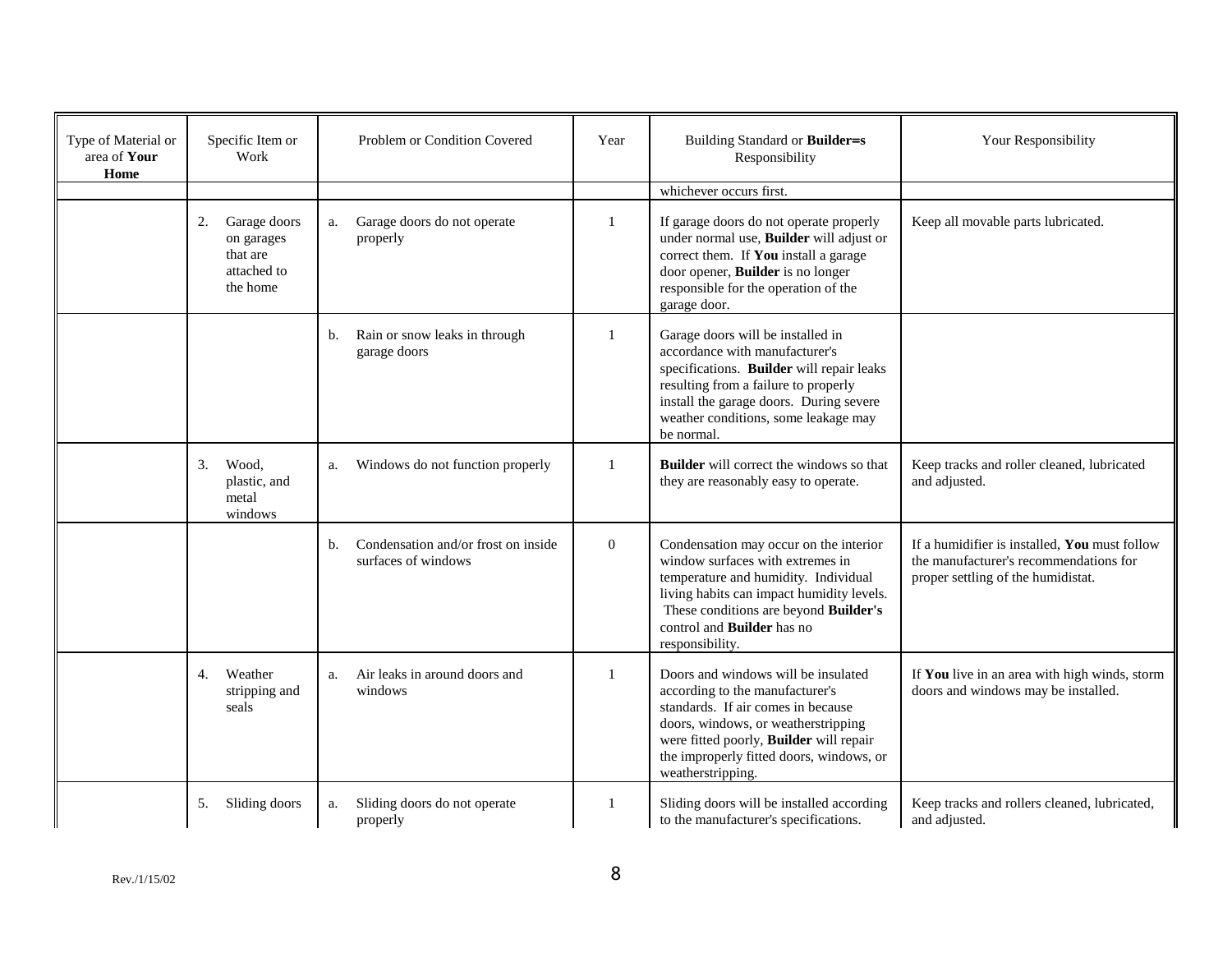| Type of Material or<br>area of Your<br>Home | Specific Item or<br>Work  | Problem or Condition Covered                                                                                                                 | Year           | Building Standard or Builder=s<br>Responsibility                                                                                                                                                                                                                                                         | Your Responsibility                                                                                                         |
|---------------------------------------------|---------------------------|----------------------------------------------------------------------------------------------------------------------------------------------|----------------|----------------------------------------------------------------------------------------------------------------------------------------------------------------------------------------------------------------------------------------------------------------------------------------------------------|-----------------------------------------------------------------------------------------------------------------------------|
|                                             |                           |                                                                                                                                              |                | <b>Builder</b> will repair inoperative sliding<br>doors.                                                                                                                                                                                                                                                 |                                                                                                                             |
|                                             | Glass<br>6.               | Broken glass<br>a.                                                                                                                           | $\overline{0}$ | Builder will repair broken glass<br>reported to Builder prior to closing or at<br>first occupancy, whichever occurs first.                                                                                                                                                                               | Report to Builder all broken glass prior to<br>closing or at first occupancy, whichever<br>occurs first.                    |
|                                             | 7. Hardware               | Locks on doors or windows do not<br>a.<br>operate properly.                                                                                  | 1              | Builder will repair any hardware which<br>does not meet manufacturer's standards.                                                                                                                                                                                                                        |                                                                                                                             |
| G. Finishes                                 | 1. Lath and<br>plaster    | Cracks in inside walls and ceilings<br>a.                                                                                                    | 1              | Cracks in inside walls and ceilings are<br>not unusual. Builder will repair all<br>cracks that are more than 1/8" wide.<br>Builder will repair these cracks only<br>once.                                                                                                                                |                                                                                                                             |
|                                             | 2.<br>Gypsum<br>wallboard | Nail pops, blisters in tape, and other<br>a.<br>blemishes on inside walls and<br>ceilings                                                    | 1              | <b>Builder</b> will correct these imperfections<br>only once.                                                                                                                                                                                                                                            |                                                                                                                             |
|                                             |                           | Cracks<br>$\mathbf{b}$ .                                                                                                                     | $\mathbf{1}$   | If the wallboard has cracks that are more<br>than 1/8" wide.                                                                                                                                                                                                                                             |                                                                                                                             |
|                                             | Ceramic tile<br>3.        | Chips or cracks in floor, counter, or<br>a.<br>wall tile                                                                                     | $\overline{0}$ | Builder will replace cracked or chipped<br>tiles reported to <b>Builder</b> prior to closing<br>or at first occupancy. Builder will not<br>be responsible to match tile patterns and<br>color between the old and the new tile<br>and grout.                                                             | Report to <b>Builder</b> all cracked or chipped<br>tiles prior to closing or at first occupancy,<br>whichever occurs first. |
|                                             |                           | Loose floor, counter or wall tile<br>b.                                                                                                      | 1              | Builder will replace cracked tiles and<br>resecure loose tiles.                                                                                                                                                                                                                                          |                                                                                                                             |
|                                             |                           | Cracks in grouting of ceramic tile<br>c.<br>joints or at junctions between tiles<br>and other materials (e.g., between<br>tiles and bathtub) | 1              | Cracks in grouting of ceramic tile joints<br>are commonly caused by normal<br>shrinking of the grouting. Builder will<br>repair cracked grouting prior to closing.<br><b>Builder</b> will not be responsible for<br>discontinued grout or for differences in<br>color between the old and the new grout. | Regrout cracks during the lifetime of the<br>Home.                                                                          |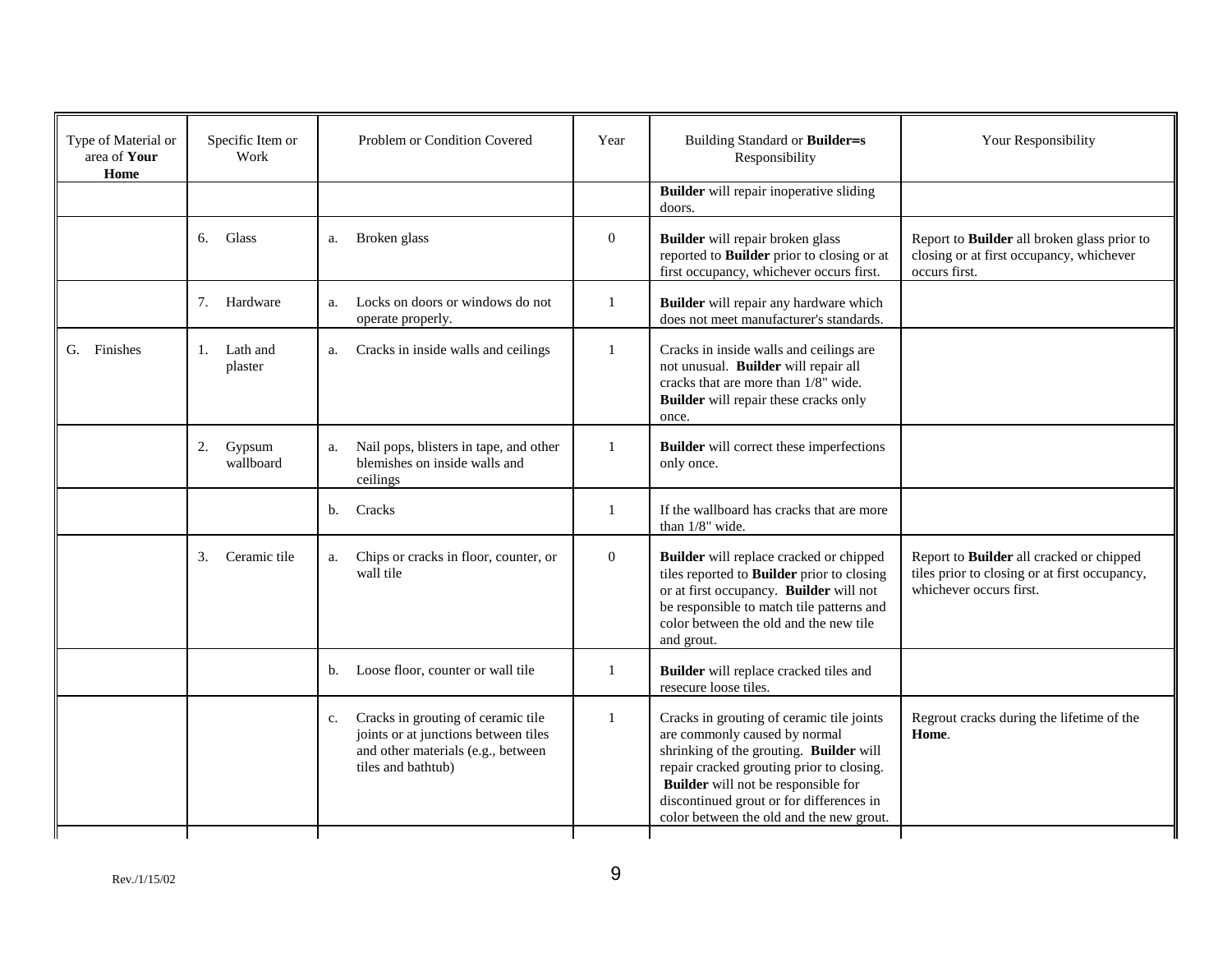| Type of Material or<br>area of Your<br>Home | Specific Item or<br>Work                         | Problem or Condition Covered                                                                          | Year         | Building Standard or Builder=s<br>Responsibility                                                                                                                                                                                                                                                                                                                                                                                       | Your Responsibility                 |
|---------------------------------------------|--------------------------------------------------|-------------------------------------------------------------------------------------------------------|--------------|----------------------------------------------------------------------------------------------------------------------------------------------------------------------------------------------------------------------------------------------------------------------------------------------------------------------------------------------------------------------------------------------------------------------------------------|-------------------------------------|
|                                             | Finished<br>4.<br>wood floors                    | Cracks between the floor boards<br>a.                                                                 | 1            | Builder will repair all cracks that are<br>more than 1/8" wide.                                                                                                                                                                                                                                                                                                                                                                        |                                     |
|                                             | Resilient<br>5.<br>flooring or<br>floor covering | Nail pops on surface of resilient<br>a.<br>floor covering                                             | 1            | Builder will repair any nail pops that<br>break the surface of the flooring.                                                                                                                                                                                                                                                                                                                                                           |                                     |
|                                             |                                                  | Depressions or ridges in resilient<br>$\mathbf{b}$ .<br>flooring because the subfloor is<br>irregular | $\mathbf{1}$ | Builder will repair any ridges or<br>depressions which are readily apparent<br>and which are more than 1/8" high or<br>deep. The ridge or depression<br>measurement is the gap created at one<br>end of a 6" straight-edge placed over the<br>depression or ridge with 3" of the<br>straightedge on one side of the defect,<br>held tightly to the floor. Builder will<br>not be responsible to match the old and<br>the new flooring. |                                     |
|                                             |                                                  | Resilient flooring lifts, bubbles, or<br>c.<br>becomes unglued                                        | 1            | Builder will repair these defects.                                                                                                                                                                                                                                                                                                                                                                                                     |                                     |
|                                             |                                                  | Visible seams or shrinkage gaps at<br>d.<br>joints of resilient flooring                              | $\mathbf{1}$ | If the gaps are more than $1/16$ " wide<br>between pieces of resilient flooring,<br>Builder will repair them. If the gaps<br>between flooring and other materials are<br>more than 1/8" wide, <b>Builder</b> will repair<br>the affected area only.                                                                                                                                                                                    |                                     |
|                                             | Resilient<br>5.<br>flooring or<br>floor covering | Cuts and gouges<br>e.                                                                                 | $\mathbf{0}$ | Builder will repair cuts and gouges<br>reported to Builder prior to closing.                                                                                                                                                                                                                                                                                                                                                           | Report to Builder prior to closing. |
|                                             | Paint, stain,<br>6.<br>or varnish                | Deteriorating, fading, or peeling of<br>a.<br>outside paint                                           | 1            | Fading of a paint or stain is normal and<br>not considered a defect. The amount of<br>fading will depend on the climate where<br>the Home is located. Builder will repair<br>paint, stain or varnish which peels or<br>deteriorates. Builder will properly<br>prepare and refinish any areas that are                                                                                                                                  |                                     |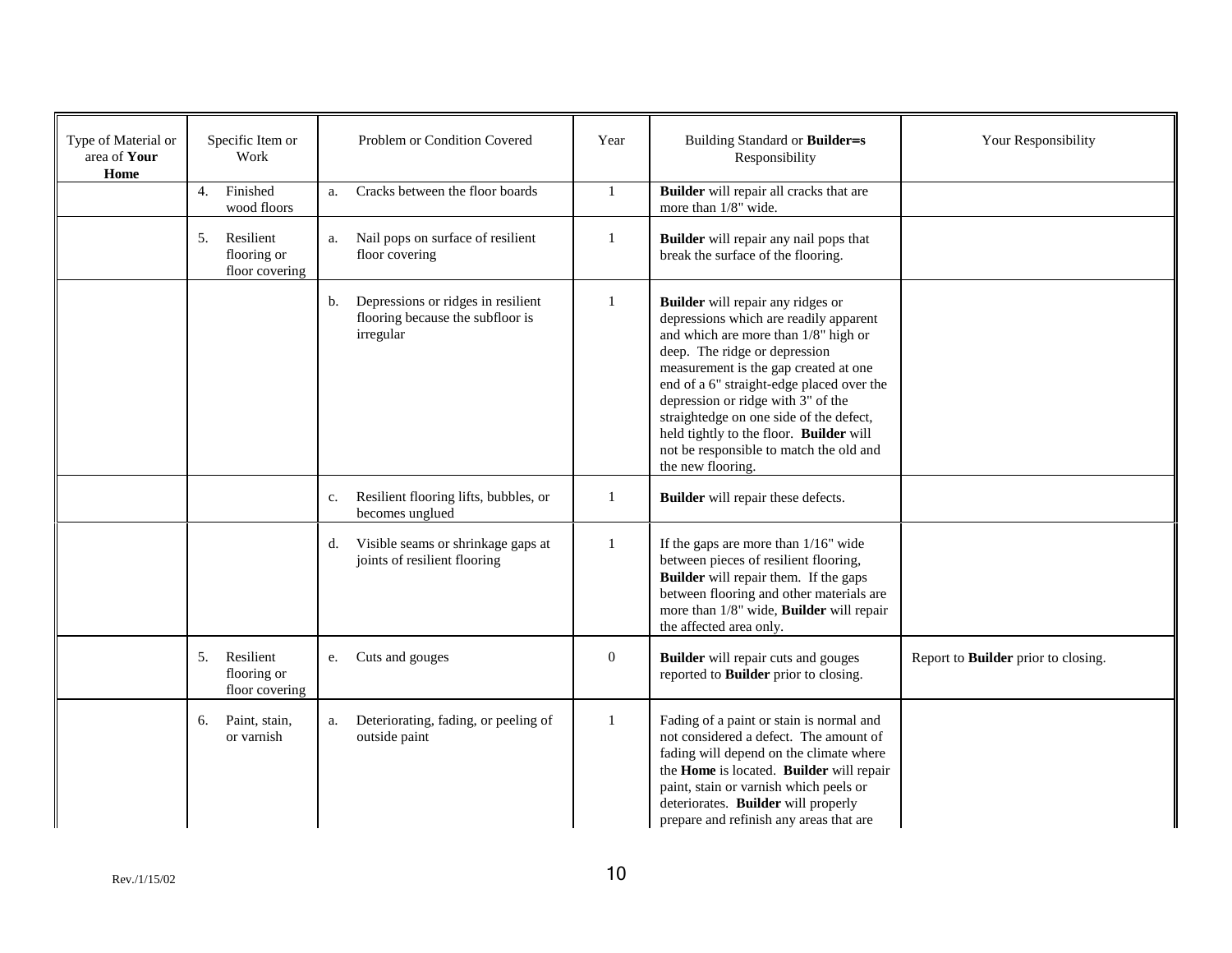| Type of Material or<br>area of Your<br>Home | Specific Item or<br>Work | Problem or Condition Covered                                                  | Year           | Building Standard or Builder=s<br>Responsibility                                                                                                                                                                  | Your Responsibility                                                                                            |
|---------------------------------------------|--------------------------|-------------------------------------------------------------------------------|----------------|-------------------------------------------------------------------------------------------------------------------------------------------------------------------------------------------------------------------|----------------------------------------------------------------------------------------------------------------|
|                                             |                          |                                                                               |                | affected.                                                                                                                                                                                                         |                                                                                                                |
|                                             |                          | Painting made necessary by other<br>b.<br>repair work                         |                | If painting is required because of other<br>repair work, Builder will paint to match<br>surrounding areas as closely as possible.                                                                                 |                                                                                                                |
|                                             |                          | Deteriorating varnish or lacquer<br>c.<br>finish on outside woodwork          | $\overline{0}$ | Varnish or lacquer on outside woodwork<br>deteriorates quickly and is not covered.                                                                                                                                |                                                                                                                |
|                                             |                          | Deteriorating varnish or lacquer<br>d.<br>finish on inside woodwork           | -1             | <b>Builder</b> will retouch areas of the<br>woodwork where the finish has<br>deteriorated. Builder will make this<br>repair only once.                                                                            |                                                                                                                |
|                                             |                          | Mold, mildew or fungus on painted<br>e.<br>surfaces                           | $\overline{0}$ | <b>Builder</b> will remove mildew or fungus<br>reported to Builder prior to closing or<br>first occupancy. Mold, mildew or<br>fungus may form on painted surfaces<br>over time because of warmth and<br>moisture. | Report to Builder prior to closing.<br>Clean mildew or fungus regularly from<br>exterior or interior surfaces. |
|                                             |                          | Deteriorating, fading, or peeling of<br>f.<br>interior paint                  |                | Interior painted surface should not<br>deteriorate, fade, or peel. Builder will<br>touch-up only the affected areas one<br>time after closing.                                                                    | Maintain interior paint per manufacturer's<br>specifications.                                                  |
|                                             | 7.<br>Wall<br>coverings  | Peeling wall covering<br>a.                                                   | $\mathbf{1}$   | Builder will repair wall covering which<br>peels within the first year.                                                                                                                                           |                                                                                                                |
|                                             |                          | Mismatched edges of wall covering,<br>b.<br>pattern mismatch, and open seams. | $\overline{0}$ | <b>Builder</b> will repair these conditions<br>when reported to <b>Builder</b> prior to<br>closing.                                                                                                               |                                                                                                                |
|                                             | 8.<br>Carpeting          | Open seams in carpeting<br>a.                                                 | -1             | Visible carpet seams are not a defect.<br><b>Builder</b> will repair any openings or gaps<br>in the seams.                                                                                                        |                                                                                                                |
|                                             |                          | Wall-to-wall carpeting comes up, is<br>b.<br>loose, or stretched.             | 1              | If Builder originally installed wall-to-<br>wall carpeting as a primary floor<br>covering, Builder will resecure or<br>restretch any of the carpeting that has                                                    |                                                                                                                |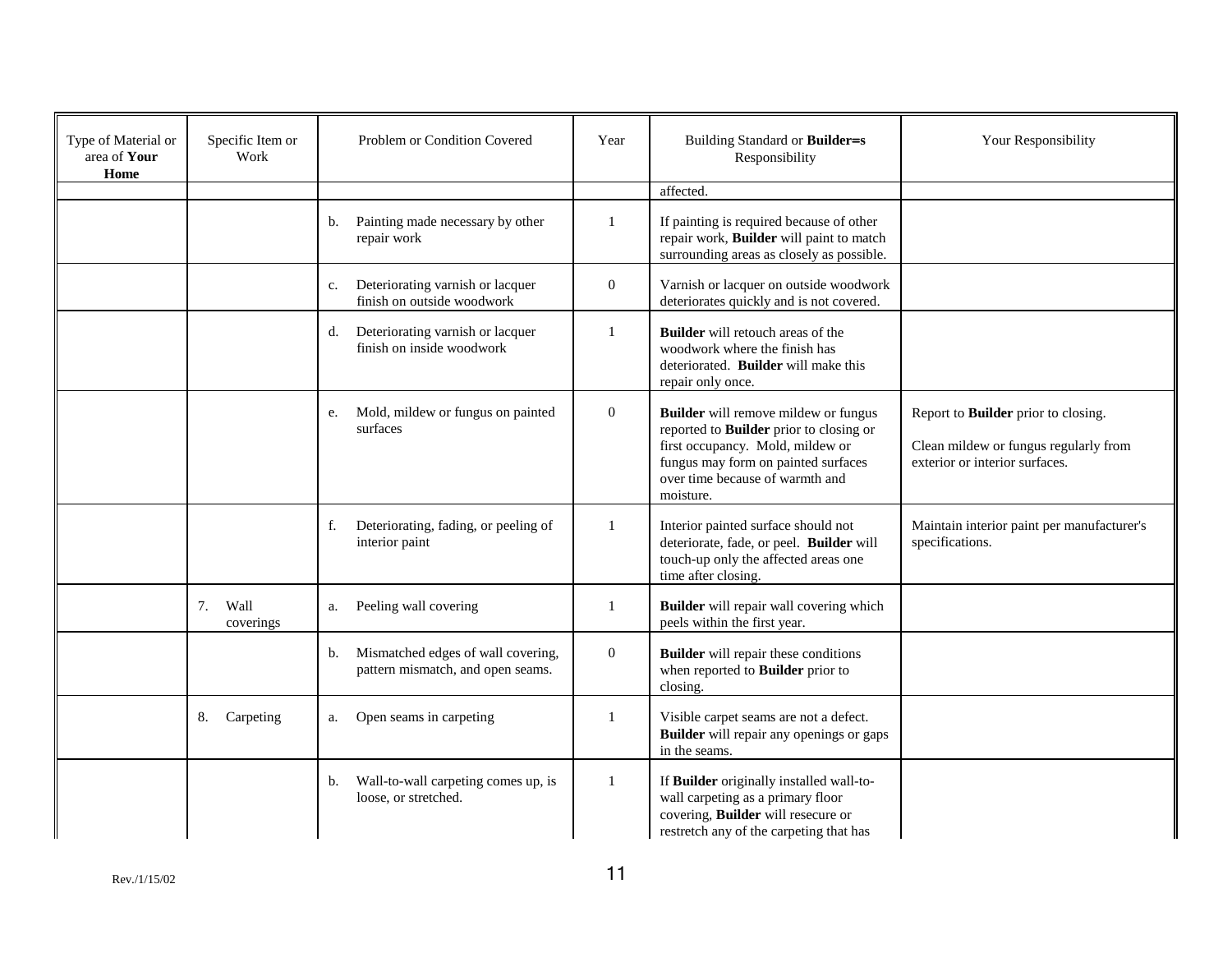| Type of Material or<br>area of Your<br>Home | Specific Item or<br>Work                                                               | Problem or Condition Covered                                              | Year           | Building Standard or Builder=s<br>Responsibility                                                                                                                                                                                                                                                                                                                                                                                   | Your Responsibility                                                                                                                                                                                           |
|---------------------------------------------|----------------------------------------------------------------------------------------|---------------------------------------------------------------------------|----------------|------------------------------------------------------------------------------------------------------------------------------------------------------------------------------------------------------------------------------------------------------------------------------------------------------------------------------------------------------------------------------------------------------------------------------------|---------------------------------------------------------------------------------------------------------------------------------------------------------------------------------------------------------------|
|                                             |                                                                                        |                                                                           |                | loosened from the material to which it<br>was attached.                                                                                                                                                                                                                                                                                                                                                                            |                                                                                                                                                                                                               |
|                                             |                                                                                        | Spots or minor fading on carpet<br>c.                                     | $\overline{0}$ | Spots and/or minor fading can occur<br>naturally when a carpet is exposed to<br>light. Builder has no responsibility for<br>this condition.                                                                                                                                                                                                                                                                                        |                                                                                                                                                                                                               |
|                                             | 9.<br>Stucco                                                                           | Cracks in outside stucco walls<br>a.                                      | 1              | Cracks are not unusual in the surfaces of<br>outside stucco walls. Builder will repair<br>within the first year, any cracks that are<br>more than 1/8" wide.                                                                                                                                                                                                                                                                       |                                                                                                                                                                                                               |
|                                             | 10. Marble, real or<br>synthetic, plastic<br>laminate,<br>porcelain, and<br>fiberglass | Scratches, nicks, chips, or blemishes<br>a.                               | $\overline{0}$ | Builder will repair scratches, nicks,<br>chips, or blemishes reported to Builder<br>prior to closing. Builder is not<br>responsible for discontinued patterns or<br>for differences in color between old and<br>new.                                                                                                                                                                                                               | Report to Builder prior to closing.                                                                                                                                                                           |
| H. Louvers.<br>vents, and<br>fireplaces     | 1. Louvers and<br>vents                                                                | Inadequate ventilation of attics and<br>a.<br>crawl spaces                | 1              | Builder will repair the louvers and vents<br>so that they provide proper ventilation.<br><b>Builder</b> will not be responsible for<br>problems caused by the alteration of the<br>original ventilation system.                                                                                                                                                                                                                    |                                                                                                                                                                                                               |
|                                             | Fireplaces<br>2.<br>and chimneys                                                       | Improper drawing of fireplace or<br>a.<br>chimney                         | 1              | Several things can cause temporary<br>negative draft situations in a fireplace or<br>chimney. These include high winds,<br>obstructions such as large branches or<br>trees too close to the chimney, or tight<br>insulation and weatherproofing<br>throughout the house. Builder will not<br>be responsible for these problems. If the<br>draft problem is caused by improper<br>installation, Builder will repair the<br>problem. | Insure there is sufficient fresh air make-up<br>for the flue to draw properly. Before the<br>beginning of the season that You will use<br>the fireplace, look for any obstructions and<br>clear prior to use. |
|                                             |                                                                                        | Separation of chimney from the<br>b.<br>structure to which it is attached | 1              | It is not unusual for a new chimney to<br>separate slightly from the structure to                                                                                                                                                                                                                                                                                                                                                  |                                                                                                                                                                                                               |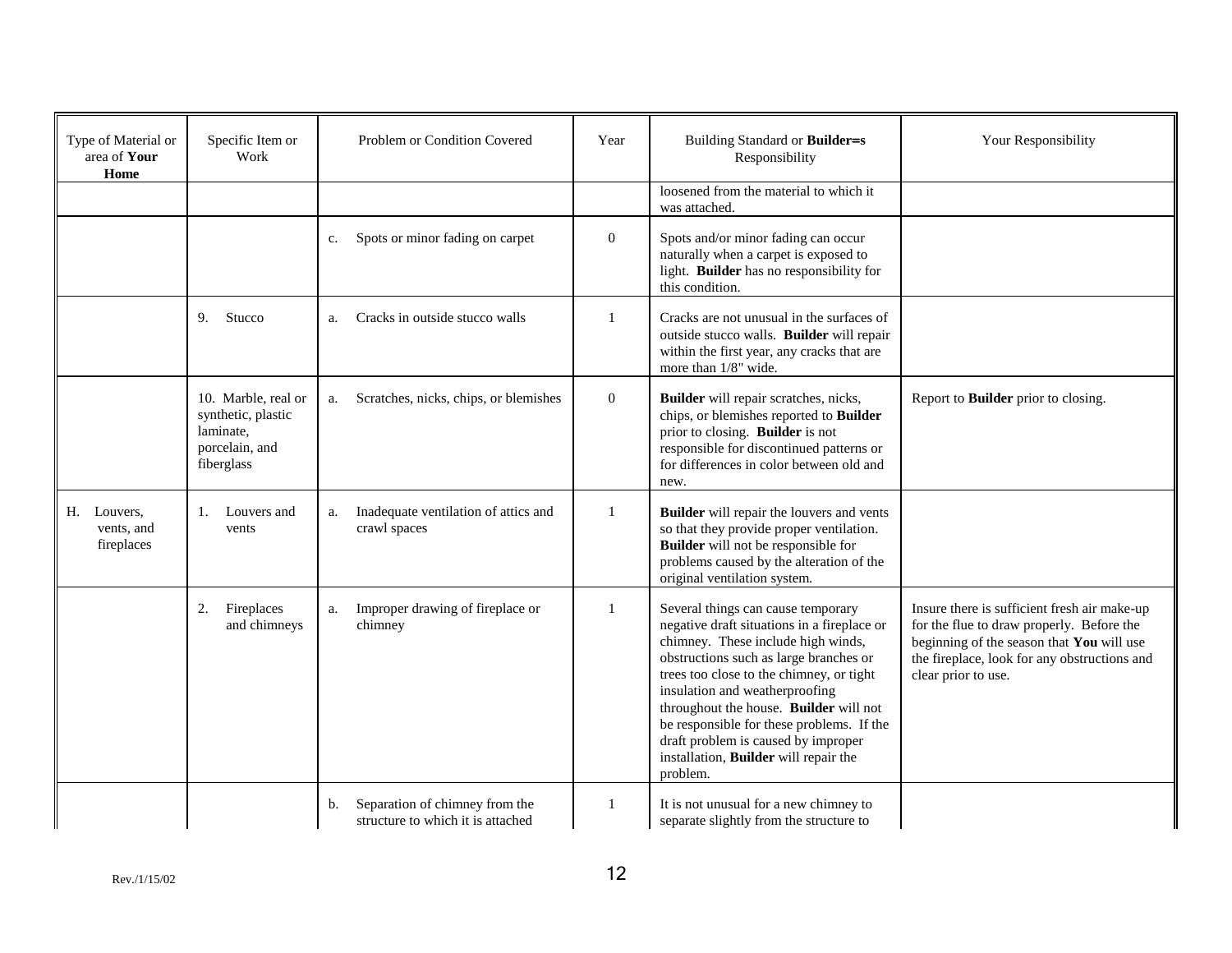| Type of Material or<br>area of Your<br>Home | Specific Item or<br>Work                                  | Problem or Condition Covered                                                    | Year             | Building Standard or Builder=s<br>Responsibility                                                                                                                                                                                                                                                                                                                                                                                            | Your Responsibility                                                                      |
|---------------------------------------------|-----------------------------------------------------------|---------------------------------------------------------------------------------|------------------|---------------------------------------------------------------------------------------------------------------------------------------------------------------------------------------------------------------------------------------------------------------------------------------------------------------------------------------------------------------------------------------------------------------------------------------------|------------------------------------------------------------------------------------------|
|                                             |                                                           |                                                                                 |                  | which it is attached. Builder will repair<br>any chimney that has separated from the<br>Home more than 2" in any 10 feet<br>vertical measurement.                                                                                                                                                                                                                                                                                           |                                                                                          |
|                                             |                                                           | Firebox (area where the fire burns)<br>c.<br>paint has changed                  | $\boldsymbol{0}$ | The heat from a fire can naturally<br>change any finish on the firebox. This<br>condition is not covered.                                                                                                                                                                                                                                                                                                                                   |                                                                                          |
|                                             |                                                           | Cracks in firebrick (brick that lines<br>d.<br>the fireplace) and mortar joints | $\overline{0}$   | Roaring fires can naturally cause this<br>cracking. This condition is not a defect.                                                                                                                                                                                                                                                                                                                                                         |                                                                                          |
| Mechanical<br>I.<br>systems                 | Plumbing,<br>1.<br>water supply,<br>and septic<br>systems | Plumbing pipes have frozen and<br>a.<br>burst                                   | $\mathbf{1}$     | Drain, waste, vent, and water pipes will<br>be adequately protected to prevent<br>freezing as required by the applicable<br>plumbing requirements for normally<br>anticipated cold weather and in<br>accordance with the design temperatures<br>established by the American Society of<br>Heating, Refrigerating, and Air-<br>Conditioning Engineers (ASHRAE).<br><b>Builder</b> will repair any pipes not<br>meeting the ASHRAE standards. | Drain water pipes and outside faucets when<br>they are exposed to freezing temperatures. |
|                                             |                                                           | Leaks in faucets or valves<br>b.                                                | 1                | <b>Builder</b> will repair or replace any<br>faucets or valves that leak because of<br>defects in workmanship or materials.                                                                                                                                                                                                                                                                                                                 |                                                                                          |
|                                             |                                                           | Defects in plumbing fixtures or trim<br>c.<br>fittings                          | 1                | <b>Builder</b> will repair any fixture or fitting<br>which does not meet the manufacturer's<br>standards.                                                                                                                                                                                                                                                                                                                                   |                                                                                          |
|                                             |                                                           | Noisy water pipes<br>d.                                                         | 1                | Some noise in the water pipes is natural<br>and comes from the flow of water and<br>from the pipes expanding. If there is a<br>pounding noise from improperly<br>anchored pipes, Builder will repair.                                                                                                                                                                                                                                       |                                                                                          |
|                                             |                                                           | Leaks in pipes<br>e.                                                            | 1                | Builder will repair any leaks in the<br>drain, waste, vent or water pipes.<br>Condensation on pipes is not the same                                                                                                                                                                                                                                                                                                                         |                                                                                          |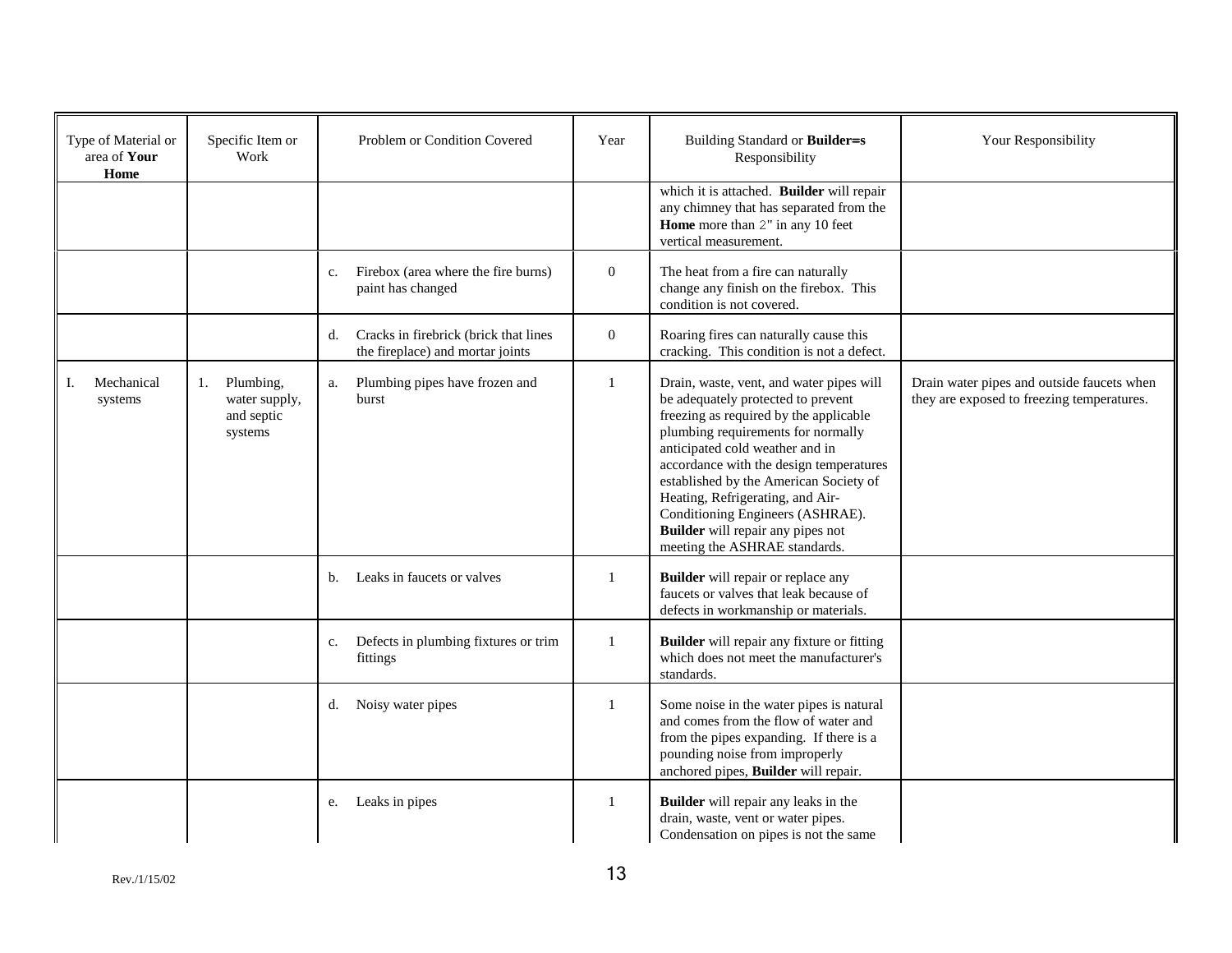| Type of Material or<br>area of Your<br>Home | Specific Item or<br>Work                               | Problem or Condition Covered                                                                        | Year         | Building Standard or Builder=s<br>Responsibility                                                                                                                                                                                                                                                                                                                                                                                                                                                                               | Your Responsibility                                                                                                                                                                                                                                                                  |
|---------------------------------------------|--------------------------------------------------------|-----------------------------------------------------------------------------------------------------|--------------|--------------------------------------------------------------------------------------------------------------------------------------------------------------------------------------------------------------------------------------------------------------------------------------------------------------------------------------------------------------------------------------------------------------------------------------------------------------------------------------------------------------------------------|--------------------------------------------------------------------------------------------------------------------------------------------------------------------------------------------------------------------------------------------------------------------------------------|
|                                             |                                                        |                                                                                                     |              | as a leak, and is not a defect.                                                                                                                                                                                                                                                                                                                                                                                                                                                                                                |                                                                                                                                                                                                                                                                                      |
|                                             | 1. Plumbing,<br>water supply,<br>and septic<br>systems | Stopped up sewers, fixtures, and<br>f.<br>drains                                                    | 1            | Builder will repair all sewers, fixtures,<br>and drains that are clogged because of<br>defects in construction. Builder is not<br>responsible for any defect which is not<br>construction related, including any<br>failure of municipal systems.                                                                                                                                                                                                                                                                              | If sewers, fixtures, and drains are clogged<br>because of Your actions, then You will pay<br>the cost of repairing them.                                                                                                                                                             |
|                                             |                                                        | Water supply system does not<br>g.<br>deliver water                                                 | $\mathbf{1}$ | Builder is responsible for connecting all<br>on-site service to municipal water mains<br>and to private water supplies. Builder is<br>also responsible for making sure that an<br>individual well on-site is installed to<br>comply with all building and plumbing<br>requirements. Builder will repair<br>problems caused by defects in<br>workmanship and materials. Builder is<br>not responsible for problems caused by<br>conditions beyond Builder's control.<br><b>Builder</b> is not responsible for water<br>quality. |                                                                                                                                                                                                                                                                                      |
|                                             |                                                        | Septic tank, distribution box and<br>h.<br>pump do not meet state, county or<br>local requirements. | $\mathbf{1}$ | Septic tank must meet state, county, or<br>local requirements. Builder will repair<br>any septic system that cannot properly<br>handle the normal flow of household<br>waste because of defects in<br>workmanship or materials. Builder is<br>not responsible for conditions beyond<br>Builder's control, such as freezing,<br>saturated soil, an increase in the<br>elevation of the water table, excessive<br>use of the system, or limitations<br>established by the local governing<br>agency.                             | Properly maintain the septic tank system to<br>include proper grades, landscaping, and<br>protection from vehicular traffic or excessive<br>weight which would result in soil<br>compaction. Tanks may need to be pumped<br>during periods of excessive use or extended<br>rainfall. |
|                                             |                                                        | Septic drain fields<br>i.                                                                           | 1            | Septic drain fields will meet state,<br>county, or local requirements. Builder<br>will repair any septic drain fields that                                                                                                                                                                                                                                                                                                                                                                                                     |                                                                                                                                                                                                                                                                                      |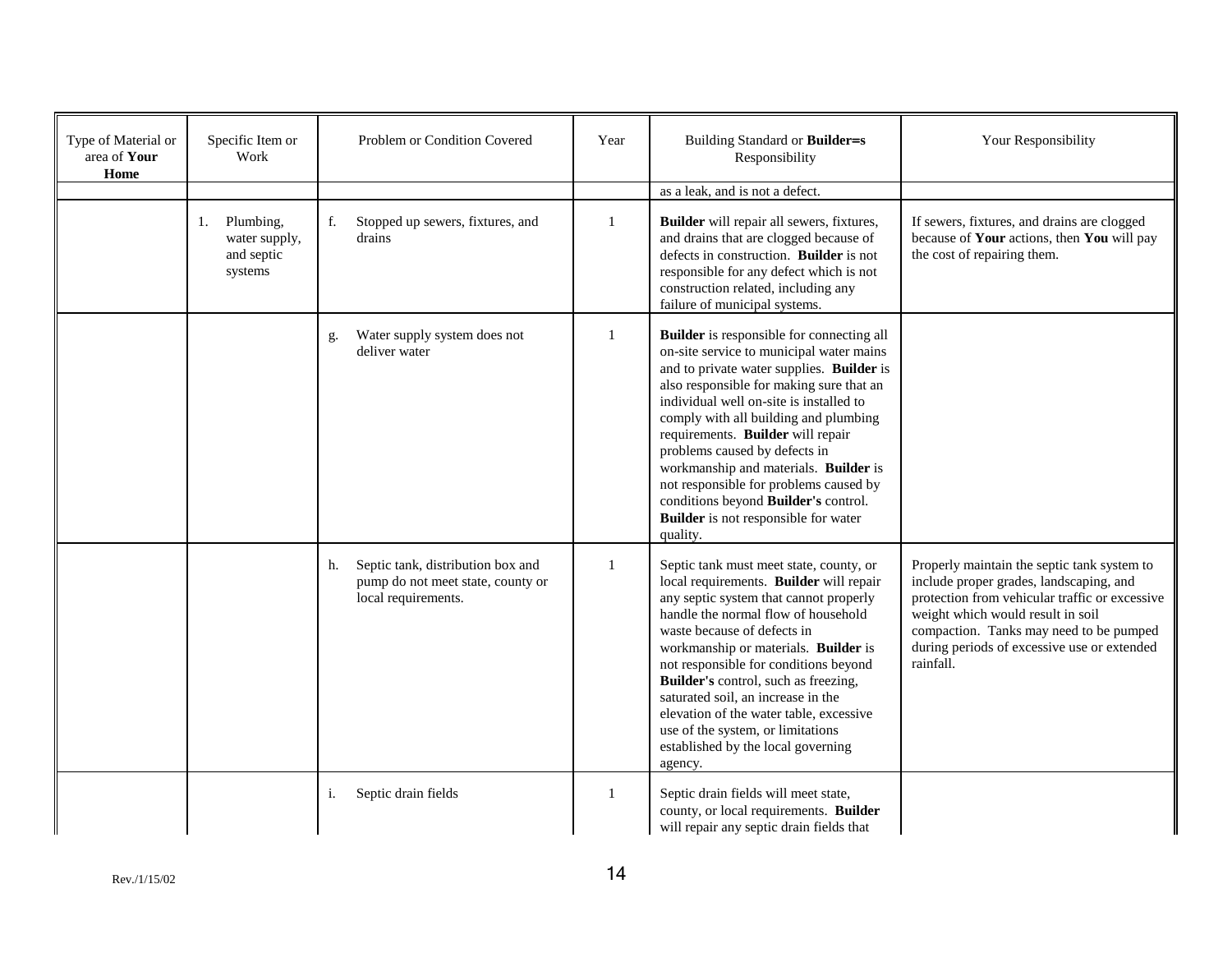| Type of Material or<br>area of Your<br>Home | Specific Item or<br>Work | Problem or Condition Covered      | Year         | Building Standard or Builder=s<br>Responsibility                                                                                                                                                                                                                                                                                                                                                                                                                                                                                                                                                       | Your Responsibility                                                                                                                                                                                                         |
|---------------------------------------------|--------------------------|-----------------------------------|--------------|--------------------------------------------------------------------------------------------------------------------------------------------------------------------------------------------------------------------------------------------------------------------------------------------------------------------------------------------------------------------------------------------------------------------------------------------------------------------------------------------------------------------------------------------------------------------------------------------------------|-----------------------------------------------------------------------------------------------------------------------------------------------------------------------------------------------------------------------------|
|                                             |                          |                                   |              | cannot properly handle the normal flow<br>of household waste because of defects in<br>workmanship or materials. Builder is<br>not responsible for conditions beyond<br>Builder's control, such as freezing,<br>saturated soils, increase in the elevation<br>of the water table, excessive use of the<br>system, or limitations establishes by the<br>local governing agency.                                                                                                                                                                                                                          |                                                                                                                                                                                                                             |
|                                             | 2.<br>Heating<br>system  | Inadequate heating<br>a.          | $\mathbf{1}$ | Heating system is designed to maintain<br>an indoor temperature of 70E F. The<br>temperature is measured in the center of<br>each room at a height of 5 feet above the<br>floor (under local outdoor winter design<br>conditions as specified in the ASHRAE<br>handbook). Federal, state, or local<br>energy requirements take precedence.<br>Builder will repair the heating system so<br>that it provides the required temperature.                                                                                                                                                                  | Balance dampers and registers and make<br>other minor adjustments for change of<br>seasons.<br>Maintain unit per manufacturer's<br>specifications.                                                                          |
|                                             |                          | Leaks in refrigerant lines<br>b.  |              | <b>Builder</b> will repair all leaking<br>refrigerant lines and will recharge the<br>unit, unless You caused the damage.                                                                                                                                                                                                                                                                                                                                                                                                                                                                               |                                                                                                                                                                                                                             |
|                                             | Refrigeration<br>3.      | Inadequate air conditioning<br>a. | $\mathbf{1}$ | Cooling system is designed to maintain<br>an indoor temperature of 78E F. The<br>temperature is measured in the center of<br>each room at a height of 5 feet above the<br>floor (under local out-door summer<br>design conditions as specified in<br>ASHRAE handbook). If the temperature<br>outside is above 95E F, cooling system<br>must be able to maintain an inside.<br>temperature that is 15E below the<br>outside temperature. Federal, state, or<br>local energy requirements take<br>precedence. Builder will repair the<br>cooling system so that it provides the<br>required temperature. | Balance dampers and registers and make<br>other minor adjustments for change of<br>seasons and maintain proper window<br>treatment to optimize cooling capabilities.<br>Maintain unit per manufacturer's<br>specifications. |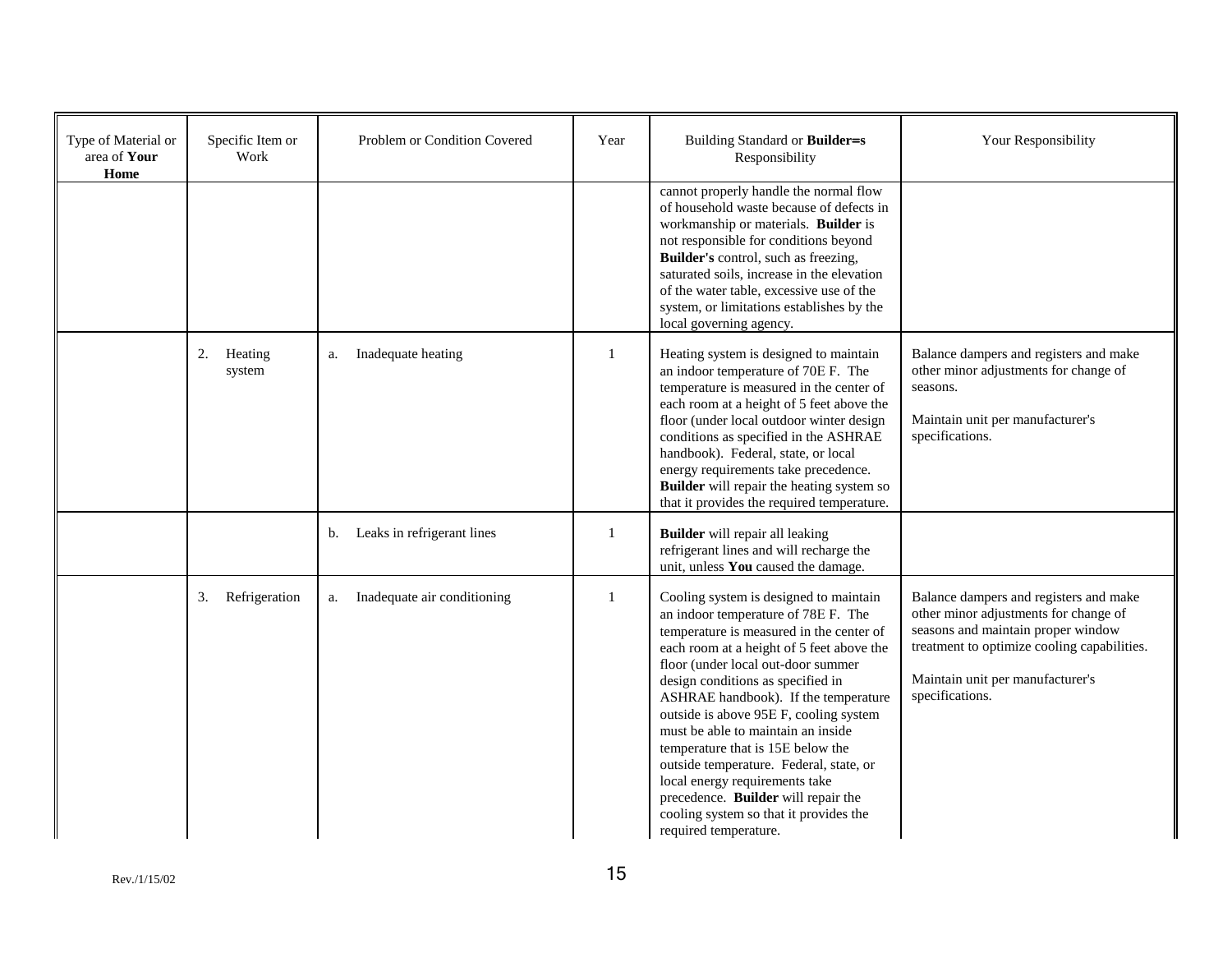| Type of Material or<br>area of Your<br>Home | Specific Item or<br>Work               | Problem or Condition Covered                                                                     | Year             | Building Standard or Builder=s<br>Responsibility                                                                                                                                                                                                                                                                                                                                                                                                                                                                                   | Your Responsibility                                                                                                                                                                                        |
|---------------------------------------------|----------------------------------------|--------------------------------------------------------------------------------------------------|------------------|------------------------------------------------------------------------------------------------------------------------------------------------------------------------------------------------------------------------------------------------------------------------------------------------------------------------------------------------------------------------------------------------------------------------------------------------------------------------------------------------------------------------------------|------------------------------------------------------------------------------------------------------------------------------------------------------------------------------------------------------------|
|                                             | Condensation<br>4.<br>drain lines      | Clogged condensation drain lines<br>a.                                                           | $\overline{0}$   | Builder will provide clear condensation<br>drain lines at closing. After this, You<br>are responsible for keeping the<br>condensation drain lines clear.                                                                                                                                                                                                                                                                                                                                                                           | Condensation drain lines may clog, under<br>normal use. You should keep these clear.<br>Prior to using the cooling system each<br>season, check condensation lines to ensure<br>the drain lines are clear. |
|                                             | 5.<br>Evaporative<br>cooling<br>system | Mechanical part of the evaporative<br>a.<br>cooling system does not operate<br>properly          |                  | <b>Builder</b> will correct or adjust the blower<br>and the water system so that it functions<br>properly.                                                                                                                                                                                                                                                                                                                                                                                                                         |                                                                                                                                                                                                            |
|                                             | 6.<br>Air<br>distribution<br>system    | Ductwork makes ticking and<br>a.<br>crackling noises                                             | $\boldsymbol{0}$ | The ductwork may make ticking and<br>crackling noises when the metal in it<br>expands from the heat and contracts<br>from the cold. This condition is natural<br>and is not covered.                                                                                                                                                                                                                                                                                                                                               |                                                                                                                                                                                                            |
|                                             |                                        | Ductwork makes a booming noise<br>b.                                                             | 1                | This booming is called "oilcanning."<br>Builder will repair the ductwork.                                                                                                                                                                                                                                                                                                                                                                                                                                                          |                                                                                                                                                                                                            |
|                                             | 6.<br>Air<br>distribution<br>system    | Separated or unattached ductwork<br>c.                                                           | 1                | Builder will re-attach or re-secure all<br>ductwork that has become separated or<br>unattached.                                                                                                                                                                                                                                                                                                                                                                                                                                    | You should not walk on, place heavy objects<br>against or otherwise subject ductwork to<br>unusual loads.                                                                                                  |
|                                             |                                        | Water seeps into heating and/or air<br>d.<br>conditioning ducts located under the<br>floor slab. | 1                | If the Home is built with underslab heat<br>and air conditioning ducts and water<br>seeps into the ducts causing problems<br>with the heat and air conditioning<br>system, Builder will make necessary<br>repairs during the term of this Limited<br>Warranty. Builder shall have one or<br>more of the following options in making<br>such repairs, at Builder=s sole<br>discretion:<br>1. Regrade the problem area;<br>2. Put a sump pump in the plenum; or<br>3. Install new duct work in areas other<br>than beneath the slab. |                                                                                                                                                                                                            |
| Electrical<br>J.<br>system                  | Electrical<br>1.<br>conductors,        | Fuses blow or circuit breakers<br>a.<br>(excluding ground fault interrupters)                    | 1                | <b>Builder</b> will check the wiring circuits<br>and make sure that they conform with                                                                                                                                                                                                                                                                                                                                                                                                                                              | Do not overload circuits.                                                                                                                                                                                  |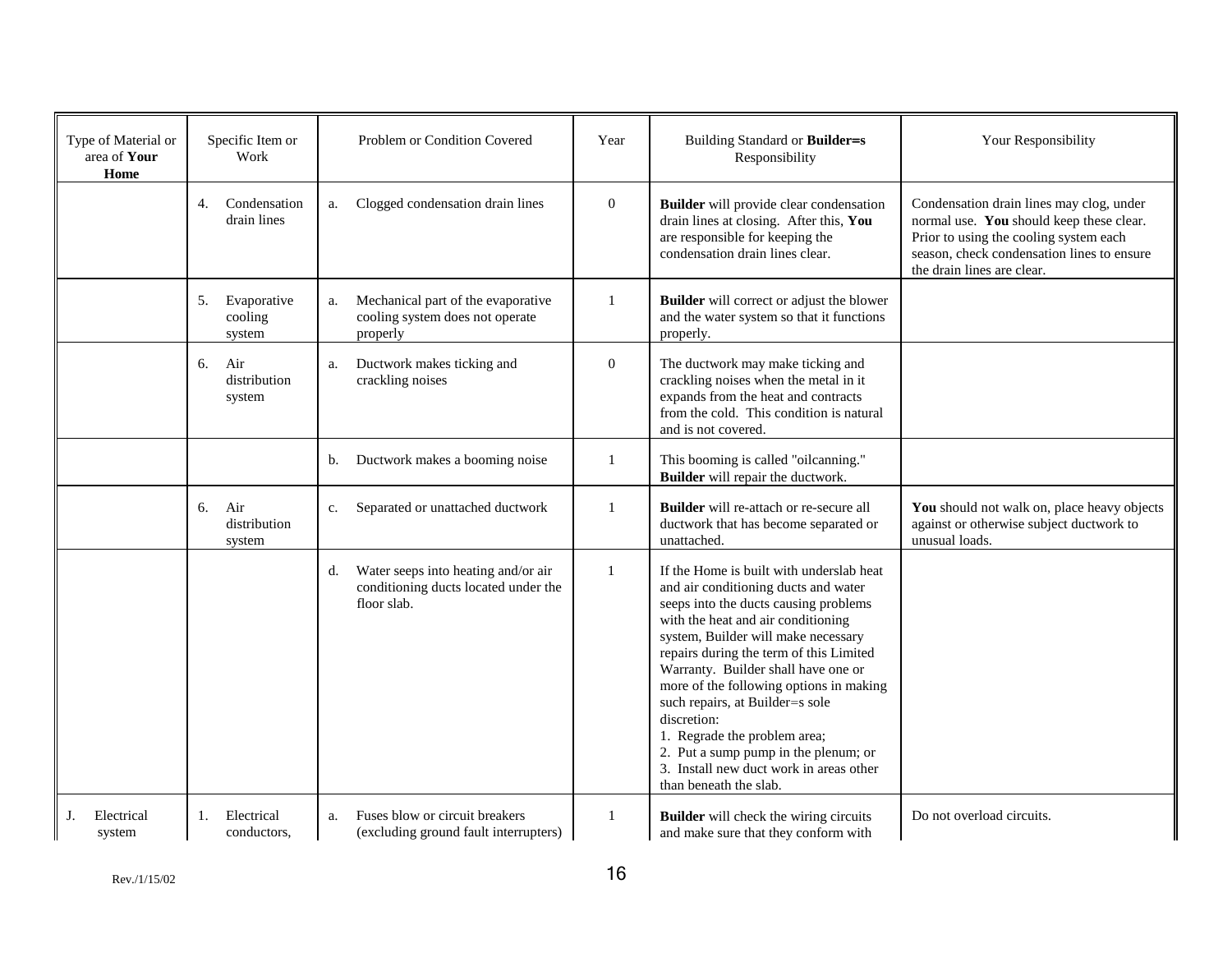| Type of Material or<br>area of Your<br>Home | Specific Item or<br>Work                    | Problem or Condition Covered                                                                                                                                                 | Year | Building Standard or Builder=s<br>Responsibility                                                                                                                                                                                                                                                                                | Your Responsibility                                                                                                                      |
|---------------------------------------------|---------------------------------------------|------------------------------------------------------------------------------------------------------------------------------------------------------------------------------|------|---------------------------------------------------------------------------------------------------------------------------------------------------------------------------------------------------------------------------------------------------------------------------------------------------------------------------------|------------------------------------------------------------------------------------------------------------------------------------------|
|                                             | fuses, and<br>circuit<br>breakers           | "kick out"                                                                                                                                                                   |      | approved local electrical requirements.                                                                                                                                                                                                                                                                                         | Check circuit breakers.                                                                                                                  |
|                                             | 2.<br>Outlets,<br>switches, and<br>fixtures | Air leaks around electrical outlets<br>a.                                                                                                                                    | -1   | Cold air can be drawn through an outlet<br>on an exterior wall into a room. Builder<br>will repair one time after closing or first<br>occupancy, whichever occurs first.                                                                                                                                                        |                                                                                                                                          |
|                                             |                                             | Malfunctions in electrical outlets,<br>b.<br>switches, and fixtures                                                                                                          | 1    | Builder will repair or replace all<br>defective outlets, switches, or fixtures.                                                                                                                                                                                                                                                 |                                                                                                                                          |
|                                             | 3.<br>Service and<br>distribution           | Ground fault interrupters frequently<br>a.<br>trip (These are sensitive safety<br>devices that are installed into the<br>electric system to protect from<br>electric stock.) | 1    | Ground fault interrupters are sensitive<br>and can be easily tripped. Normally,<br>this is not indicative of a construction<br>defect. Builder will install ground fault<br>interrupters to meet the electrical<br>requirement. Builder will correct the<br>interrupters if the tripping is due to a<br>defect in installation. | A tripped ground fault interrupter usually<br>indicates an overloaded circuit or the<br>connected appliance contains a faulty<br>ground. |
|                                             |                                             | Electrical wiring does not carry its<br>b.<br>designed load for normal residential<br>use                                                                                    | 1    | Builder will repair any wiring that does<br>not conform with approved local<br>electrical requirements. Builder is<br>responsible for original installation only.<br><b>Builder</b> is not responsible for problems<br>caused by conditions beyond Builder's<br>control.                                                        |                                                                                                                                          |
| K. Foundation                               | Beams.<br>1.<br>concrete                    | Cracks or deflection<br>a.                                                                                                                                                   | 1    | Builder will repair cracks greater than<br>1/8 inch in width, or deflection greater<br>than 1/4 inch in 30 inches.                                                                                                                                                                                                              | See the Active Soils Addendum on page 24<br>for Your responsibilities relating to the<br>foundation and property grade.                  |
|                                             | 2.<br>Beams, wood<br>(built up)             | Cracks or deflection<br>a.                                                                                                                                                   | 1    | Builder will repair deflection greater<br>than 1 inch in 10 feet.                                                                                                                                                                                                                                                               |                                                                                                                                          |
|                                             | Beams, wood<br>3.<br>(laminated)            | Cracks or deflection<br>a.                                                                                                                                                   | 1    | Builder will repair deflection greater<br>than 1 inch in 10 feet.                                                                                                                                                                                                                                                               |                                                                                                                                          |
|                                             | 4.<br>Beams, wood<br>(solid)                | Cracks or deflection<br>a.                                                                                                                                                   | 1    | Builder will repair deflection greater<br>than 1 inch in 10 feet.                                                                                                                                                                                                                                                               |                                                                                                                                          |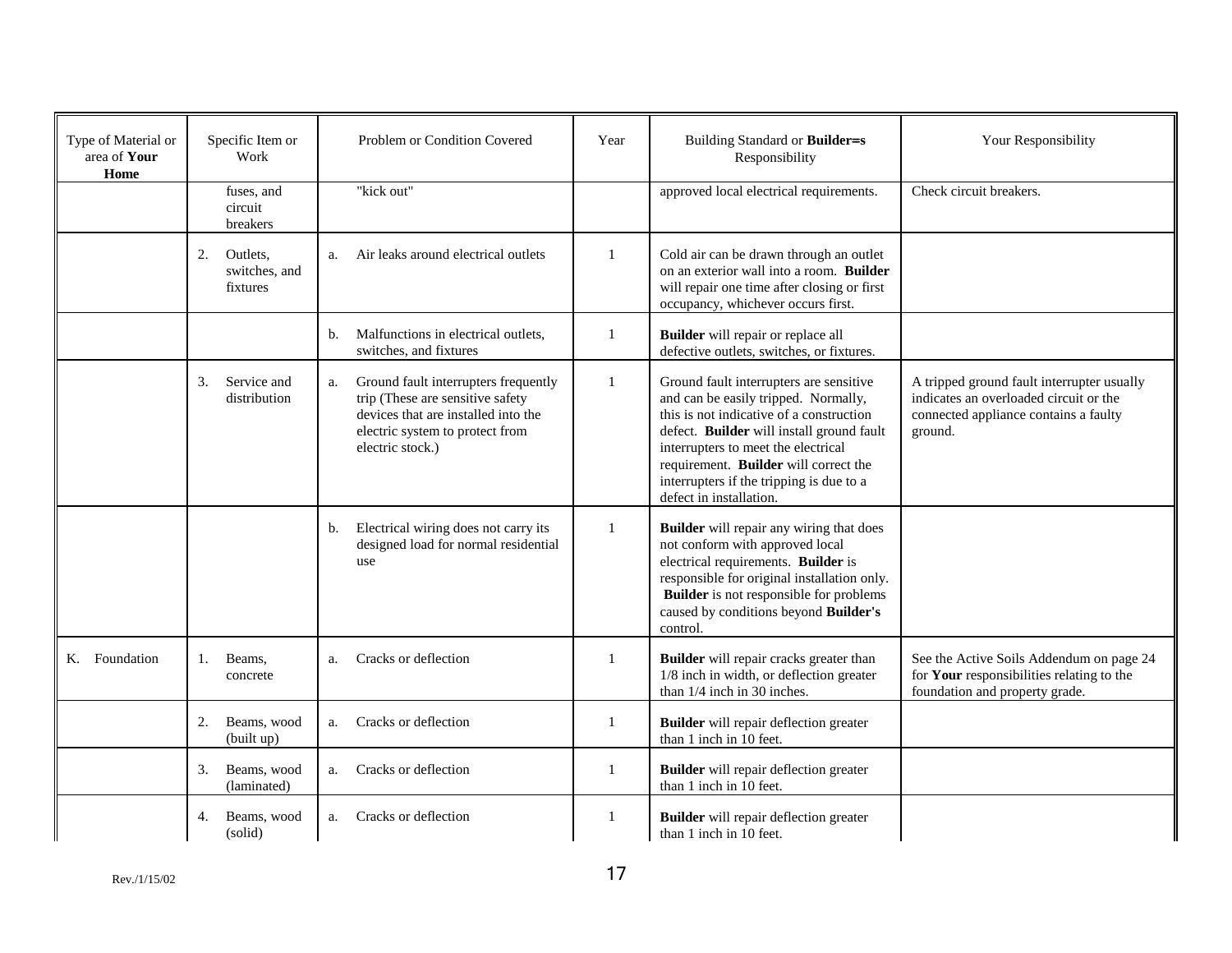| Type of Material or<br>area of Your<br>Home | Specific Item or<br>Work                    | Problem or Condition Covered             | Year         | Building Standard or Builder=s<br>Responsibility                                                                                                                                                          | Your Responsibility |
|---------------------------------------------|---------------------------------------------|------------------------------------------|--------------|-----------------------------------------------------------------------------------------------------------------------------------------------------------------------------------------------------------|---------------------|
|                                             | 5.<br>Beams, steel                          | Cracks or deflection<br>a.               | 1            | <b>Builder</b> will repair deflection greater<br>than 2 inch in 8 feet.                                                                                                                                   |                     |
|                                             | 6. Footings                                 | Cracks or deflection<br>a.               | 1            | Builder will repair cracks greater than 2<br>inch in width.                                                                                                                                               |                     |
|                                             | 7.<br>Walls,<br>concrete                    | Cracks, displacement, out-of-plumb<br>a. | $\mathbf{1}$ | Builder will repair cracks greater than<br>$1/4$ inch in width or greater than $1/4$<br>inch vertical displacement, or out-of-<br>plumb greater than 1/4 inch in 12 inches<br>measured from base of wall. |                     |
|                                             | Walls,<br>8.<br>masonry                     | Cracks, out-of-plumb<br>a.               | $\mathbf{1}$ | Builder will repair cracks greater than<br>3/8 inch in width, or out-of-plumb<br>greater than 1/4 inch in 12 inches<br>measured from base of wall. Brick<br>mortar cracks, see para. C1.c. above.         |                     |
|                                             | 9.<br>Columns.<br>wood                      | Bowed or out-of-plumb<br>a.              | 1            | <b>Builder</b> will repair if bowed to greater<br>than 1 inch in 8 feet, or out-of-plumb<br>greater then 1/4 inch in 12 inches<br>measured from base of column.                                           |                     |
|                                             | 10. Columns,<br>concrete                    | Bowed or out-of-plumb<br>a.              | 1            | Builder will repair if bowed greater than<br>2 inch in 8 feet, or out-of-plumb greater<br>than 1/4 inch in 12 inches measured<br>from base of column.                                                     |                     |
|                                             | 11. Columns,<br>masonry                     | Bowed<br>a.                              | $\mathbf{1}$ | <b>Builder</b> will repair if bowed greater than<br>1/8 inch in 12 inches measured from<br>base to column.                                                                                                |                     |
|                                             | 12. Columns, steel                          | Bowed or out-of-plumb<br>a.              | 1            | Builder will repair if bowed greater than<br>1 inch in 8 feet, or out-of-plumb greater<br>than 1/4 inch in 12 inches measured<br>from base of column.                                                     |                     |
| Structural<br>L.<br>Beams and<br>Girders    | Beams and<br>1.<br>Girders, wood<br>(solid) | Deflection<br>a.                         | 1            | <b>Builder</b> will repair deflection greater<br>than 1 inch in 10 feet.                                                                                                                                  |                     |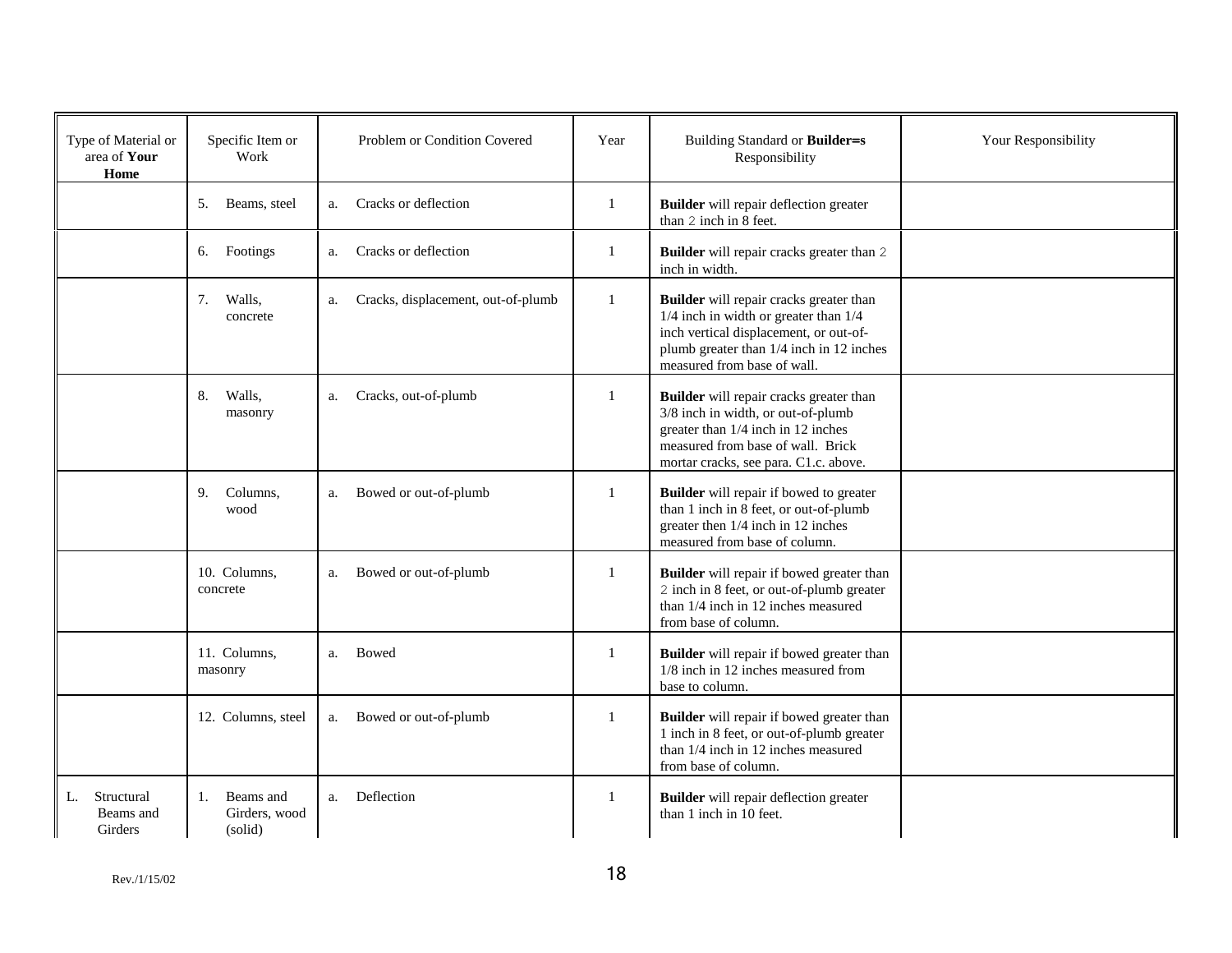| Type of Material or<br>area of Your<br>Home | Specific Item or<br>Work                        | Problem or Condition Covered | Year         | Building Standard or Builder=s<br>Responsibility                                                                                                      | Your Responsibility |
|---------------------------------------------|-------------------------------------------------|------------------------------|--------------|-------------------------------------------------------------------------------------------------------------------------------------------------------|---------------------|
|                                             | 2.<br>Beams and<br>Girders, wood<br>(built up)  | Deflection<br>a.             | 1            | <b>Builder</b> will repair deflection greater<br>than 1 inch in 10 feet.                                                                              |                     |
|                                             | 3.<br>Beams and<br>Girders, wood<br>(laminated) | Deflection<br>a.             | 1            | Builder will repair deflection greater<br>than 1 inch in 10 feet.                                                                                     |                     |
|                                             | Steel<br>4.                                     | Deflection<br>a.             | 1            | Builder will repair deflection greater<br>than 1 inch in 10 feet.                                                                                     |                     |
| M. Lintels and<br>Headers                   | Steel<br>1.                                     | Deflection<br>a.             | $\mathbf{1}$ | Builder will repair deflection greater<br>than 1 inch in 48 inches.                                                                                   |                     |
|                                             | Wood<br>2.                                      | Deflection<br>a.             | $\mathbf{1}$ | Builder will repair deflection greater<br>than 1 inch in 48 inches.                                                                                   |                     |
|                                             | 3.<br>Concrete                                  | Deflection<br>a.             | 1            | Builder will repair deflection greater<br>than 1 inch in 48 inches.                                                                                   |                     |
|                                             | 4. Masonry                                      | Deflection<br>a.             | $\mathbf{1}$ | Builder will repair deflection greater<br>than 1 inch in 48 inches.                                                                                   |                     |
| N. Arches                                   | 1. Masonry                                      | Cracks or settlement<br>a.   | 1            | Builder will repair cracks greater than<br>1/4 inch in width in arch, or settlement<br>in span of arch greater than 2 inch.                           |                     |
| Structural<br>0.<br>Columns                 | Wood<br>1.                                      | Bowed or out-of-plumb<br>a.  | $\mathbf{1}$ | Builder will repair if bowed greater than<br>1 inch in 8 feet, or out-of-plumb greater<br>than 1/4 inch in 12 inches measured<br>from base of column. |                     |
|                                             | 2.<br>Concrete                                  | Bowed or out-of-plumb<br>a.  | 1            | Builder will repair if bowed greater than<br>2 inch in 8 feet or out-of-plumb greater<br>than 1/4 inch in 12 inches measured<br>from base of column.  |                     |
|                                             | 3.<br>Masonry                                   | Out-of-plumb<br>a.           | 1            | Builder will repair if out-of-plumb<br>greater than 1/8 inch in 12 inches<br>measured from base of column.                                            |                     |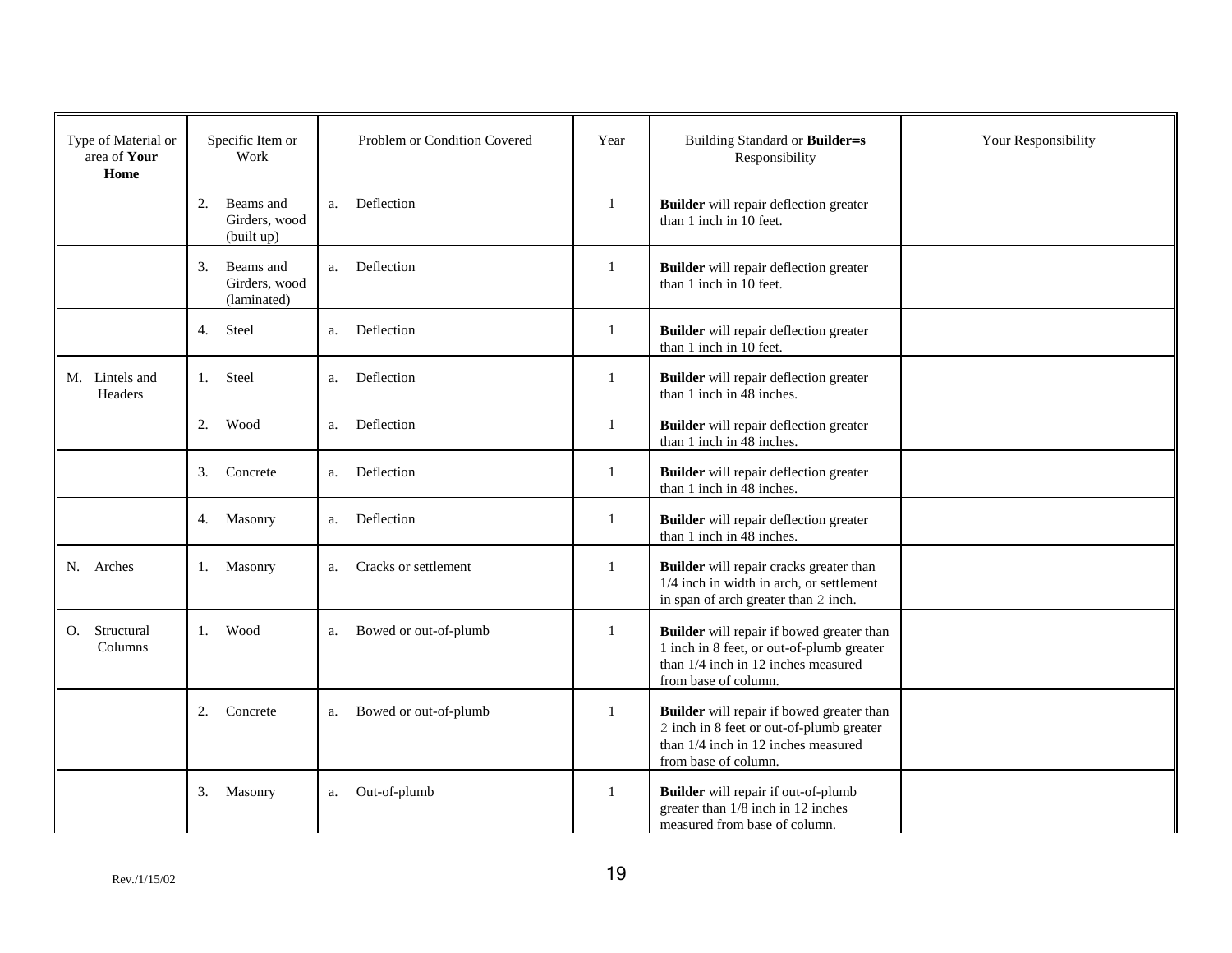| Type of Material or<br>area of Your<br>Home                | Specific Item or<br>Work      | Problem or Condition Covered | Year         | Building Standard or Builder=s<br>Responsibility                                                                                                      | Your Responsibility |
|------------------------------------------------------------|-------------------------------|------------------------------|--------------|-------------------------------------------------------------------------------------------------------------------------------------------------------|---------------------|
|                                                            | 4.<br>Steel                   | Bowed or out-of-plumb<br>a.  | 1            | Builder will repair if bowed greater than<br>1 inch in 8 feet, or out-of-plumb greater<br>than 1/4 inch in 12 inches measured<br>from base of column. |                     |
| Walls and<br>P.<br>Partitions<br>(Load<br>Bearing<br>Only) | Studs<br>1.                   | Bowed<br>a.                  | 1            | <b>Builder</b> will repair if bowed or cupped<br>greater than 1 inch in 8 feet.                                                                       |                     |
| Floor Systems<br>Q.                                        | Structural<br>1.<br>Concrete  | Cracks or displacement<br>a. | 1            | Builder will repair cracks greater than<br>1/4 inch in width or greater than 1/4<br>inch vertical displacement.                                       |                     |
|                                                            | 2.<br>Joists                  | Deflection<br>a.             | $\mathbf{1}$ | Builder will repair deflection greater<br>than 1 inch in 15 feet.                                                                                     |                     |
|                                                            | 3.<br>Trusses                 | Deflection<br>a.             | $\mathbf{1}$ | Builder will repair deflection greater<br>than 1 inch in 10 feet.                                                                                     |                     |
| <b>Roof Framing</b><br>R.                                  | Ridge Beam<br>1.              | Deflection<br>a.             | 1            | Builder will repair deflection greater<br>than 1 inch in 10 feet.                                                                                     |                     |
|                                                            | 2.<br>Rafters<br>(common)     | Deflection<br>a.             | 1            | Builder will repair deflection or bow<br>greater than 1 inch in 10 feet.                                                                              |                     |
|                                                            | 3.<br>Rafters (jack)          | Deflection<br>a.             | $\mathbf{1}$ | <b>Builder</b> will repair deflection or bow<br>greater than 1 inch in 10 feet.                                                                       |                     |
|                                                            | Rafters<br>4.<br>(valley/HIP) | Deflection<br>a.             | 1            | Builder will repair deflection or bow<br>greater than 1 inch in 10 feet.                                                                              |                     |
|                                                            | 5.<br><b>Ceiling Joists</b>   | Deflection<br>a.             | 1            | <b>Builder</b> will repair deflection greater<br>than 3/4 inch in 10 feet.                                                                            |                     |
|                                                            | Trusses<br>6.                 | Deflection<br>a.             | 1            | Builder will repair deflection greater<br>than 1 inch in 10 feet.                                                                                     |                     |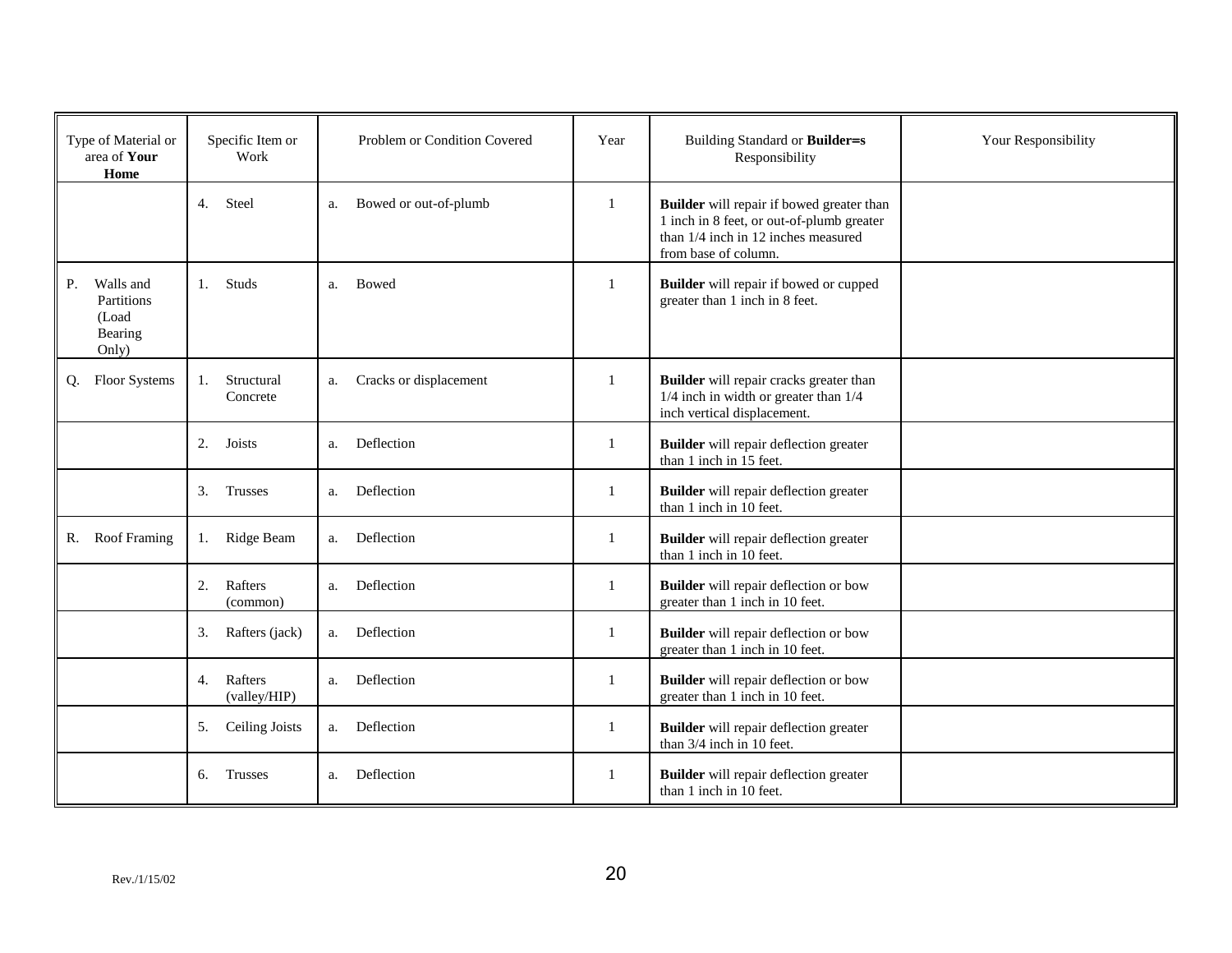## **ADDENDUM NO. 1 TO BUILDER=S ONE YEAR LIMITED HOME WARRANTY PERFORMANCE STANDARDS**

## **ACTIVE SOILS**

#### **Homeowner Maintenance Responsibilities for Homes Constructed on Active Soils**

Soils in Oklahoma have a high clay content and expand and contract when variations occur in the moisture content of the soils. Heavy rains, drought and other Acts of God can adversely affect the foundation of the Home. Damage caused by Acts of God is not covered by the **Limited Warranty**. It is **Your** responsibility to provide proper ongoing maintenance.

Improper homeowner maintenance can also adversely affect the performance and structural integrity of any foundation constructed on active soils and void the **Limited Warranty** coverage. These post-construction practices are beyond the control of the design engineer and the **Builder**.

To minimize the probability of movement and displacement in the foundation caused by moisture content variations, the following post-construction maintenance and requirements must be executed. Failure to do so by **You** will void the **Limited Warranty** coverage.

- 1. The lot on which **Your Home** sits has been graded in accordance with local building codes and local industry standards. **You** are responsible for maintaining such grades. The grade around the foundation shall be maintained by **You** in such a manner that surface drainage is away from the foundation, and shall not permit water to pond or become trapped in localized areas against the foundation as this can cause variations in moisture content that can damage the foundation.
- 2. Watering shall be done in a uniform systematic manner as equally as possible on all sides of the foundation to keep the soil moist, NOT SATURATED. Areas of soil that do not have ground cover may require more moisture as they are more susceptible to evaporation, causing a moisture content imbalance.
- 3. During extreme hot and dry periods, close observations should be made around the foundation to insure adequate watering is being provided, preventing soil from separating or pulling back from the foundation.
- 4. Gutters and downspouts shall be installed by **You** if not included with the **Home** and they shall be maintained to prevent injection of moisture into the soil from roof run-off in localized areas.
- 5. Studies show that trees planted in close proximity to the foundation can damage the structural integrity of the foundation. Trees planted in close proximity to the foundation can develop a root system which can penetrate beneath the foundation and draw moisture from the soil. Areas around trees will require more water in periods of extreme drought. If **You** plant trees close to the foundation, coverage under the **Limited Warranty** may be adversely affected. Precautionary measures such as the installation of a root shield or root injection system should be taken to maintain moisture equilibrium.
- 6. Placing flower gardens and beds or shrubs next to the foundation and watering these areas heavily will generally result in a net increase of the soil moisture content in that localized area. This may result in a soil expansion in that localized area of the foundation. **You** must maintain a balanced soil moisture content around the perimeter of the foundation.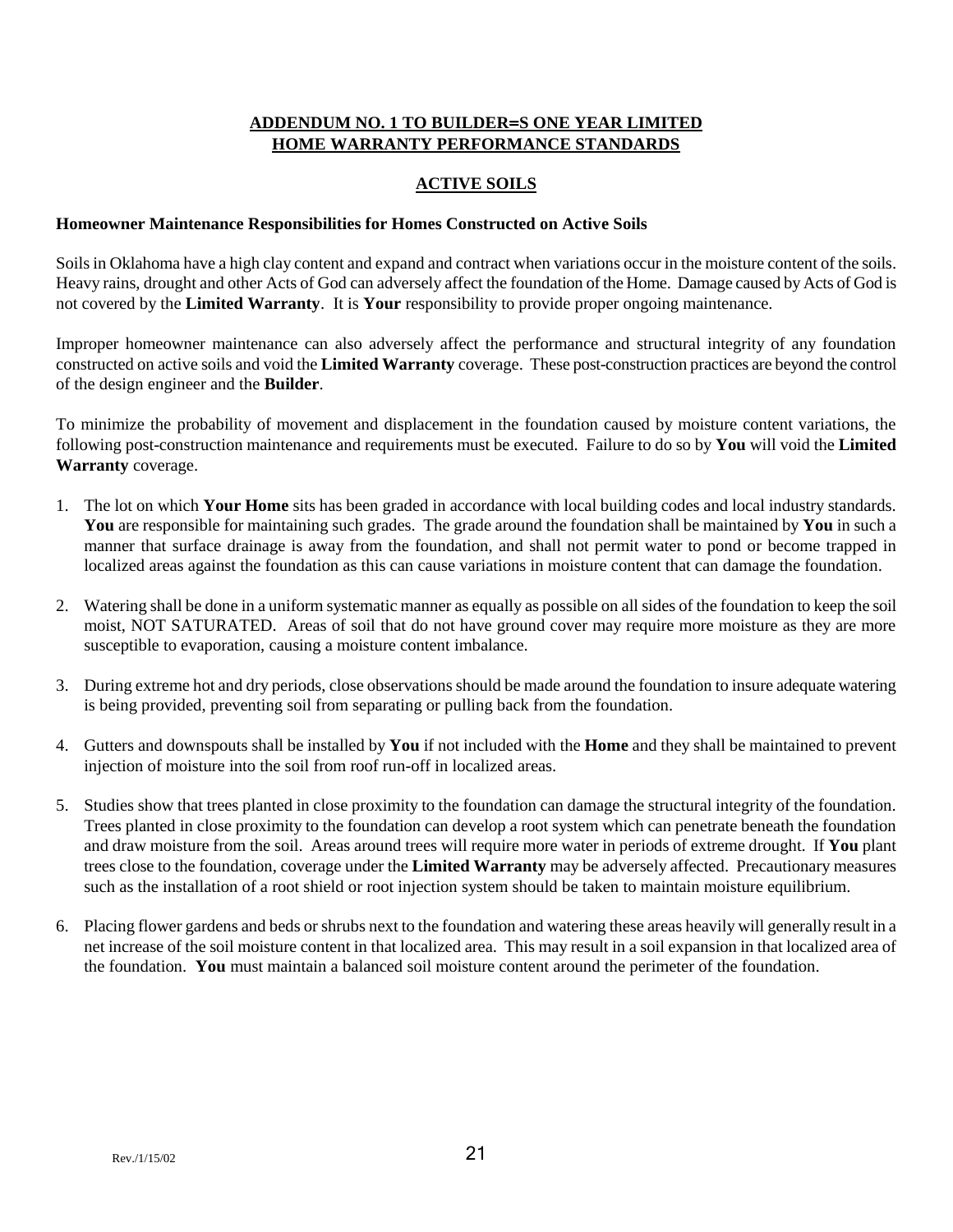# **ADDENDUM NO. 2 TO BUILDER=S ONE YEAR LIMITED HOME WARRANTY PERFORMANCE STANDARDS**

#### **MOLD AND MILDEW**

#### **BUILDER AND HOMEOWNER RESPONSIBILITIES**

The Builder will remove mold, mildew or fungus reported to Builder prior to closing or first occupancy. Mold, mildew or fungi growth after that is a homeowner maintenance item.

### **MOLD AND MILDEW**

Mold and Mildew are subsets of the fungi family and are common, abundant and an essential part of the world=s ecological system. Fungi are found nearly everywhere and are necessary for recycling organic material, which is required to sustain life on the planet.

Mold spores are airborne and travel into and out of buildings as air is exchanged and with the movement of people and their belongings. Mold grows on wet surfaces and, if left untreated, may eventually release spores into the air. Airborne mold spore concentrations can become unhealthful when large areas are wet for prolonged periods. Resolving excessive moisture conditions can prevent and minimize mold growth in the indoor environment.

#### **MOLD GROWTH**

In order to reproduce, molds release tiny spores just as plants produce seeds. The spores settle on surfaces and, when conditions are favorable, they begin to consume organic material in their immediate vicinity. Molds can grow on cloth, carpet, leather, wood, wallboard, household dust, and on anything th at is made of organic material. Sustained mold growth requires moisture, organic material (a food source), and a suitable temperature generally in the range of 40E to 100EF. When one or more of these three conditions are unsatisfactory, the mold colony will become dormant. When favorable conditions are restored, the dormant colony will resume its metabolic activity.

Molds can produce compounds that become airborne along with the mold spores. A toxic substance call mycotoxin can cling to the surfaces of spores; other substances may be found within spores. Molds also produce volatile bioaerosols that are released directly into the air. These compounds often have strong, unpleasant odors (a musty smell) that are commonly associated with molds.

# **HOW TO LIMIT MOLD GROWTH**

The most practical approach to limit mold growth is early detection and prompt resolution of excessive moisture. If **You** can see mold or detect an earthy or musty odor, **You** can assume **You** have a moisture problem that must be resolved to achieve a permanent solution to arresting mold growth. Mold growth is found behind walls or under materials where water has damaged surfaces. Look for discoloration and mold on surfaces.

Controlling indoor air moisture will limit the probability of supporting mold growth from condensing water on interior surfaces; such as on walls, windows, and areas near air conditioning supply registers. Relative humidity is a measure of the amount of water vapor in air. Relative humidity meters are useful for detecting excessive moisture and they are available from most hardware stores. Moisture sources that increase indoor air relative humidity are: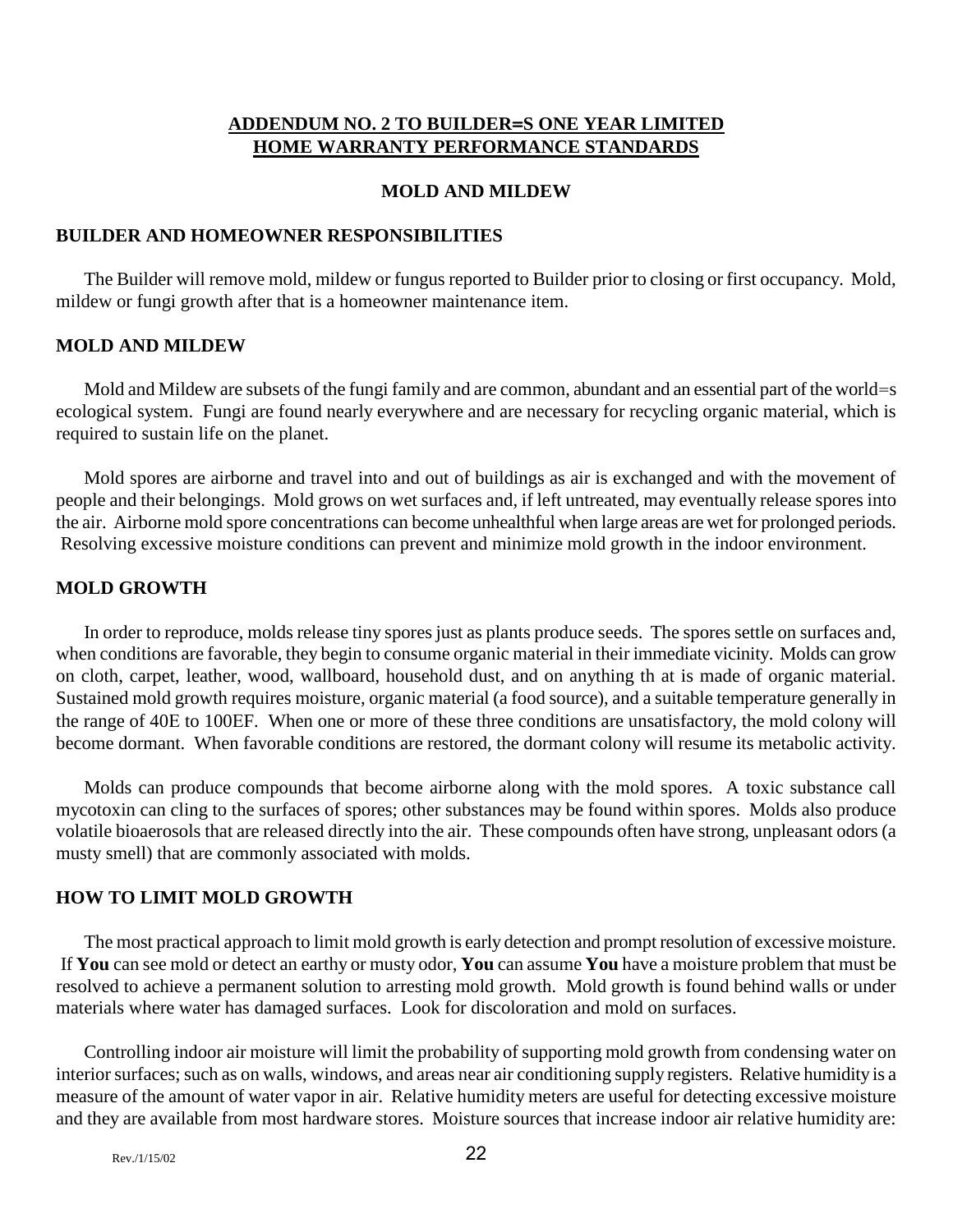habitation (people release moisture), bathing, cooking, plants, washing an d air-drying of dishes and clothes, unvented combustion appliances, humidifiers, and outdoor ventilation air in humid climates.

Another moisture source is water from leaks; such as from pipes, rain water leakage through windows, roof flashing, ice dams, etc.

Listed below are strategies that can help minimize mold growth.

- \$ Take notice of musty odors in the home because they indicate the presence of mold. Look for visible signs of mold and abate the moisture source.
- \$ Watch for condensation and wet spots and eliminate sources of moisture.
- \$ Prevent moisture resulting from condensation by increasing surface temperatures or reducing moisture levels in the air. To increase the surface temperature, insulate or increase the circulation of heated air. To reduce moisture levels in the air, repair leaks, increase ventilation (if outside air is cold and dry), or dehumidify.
- \$ Perform building and HVAC inspections and maintenance. Repair the condensate drain if the air conditioning system=s drip pain overflows with water.
- \$ Run the air conditioner and/or a dehumidifier during the humid months of the year. Controlling indoor air moisture to below 65 percent relative humidity will limit the probability of supporting mold growth.
- \$ Keep the relative humidity as low as is comfortable during the winter season for houses in cold climates. Mold growth on interior surfaces of exterior walls can occur during the heating season. The combination of cool surfaces and excessive humidity can cause a high near-surface relative humidity and condensation. Experience has shown that an air moisture level below 40 percent relative humidity during the heating season will prevent condensation on surfaces. This level of humidity may not be appropriate for houses in severe cold climates. A sign of excessive humidity is condensation on the inside of windows. If condensation is present for prolonged periods take steps to reduce the moisture source or increase ventilation.
- \$ Clean and dry any wet or damp areas within 48 hours.
- \$ Provide drainage for roof rainwater and maintain the ground with a slope that drains water away from the foundation.
- \$ Repair water leaks in the building envelope as soon as possible.
- \$ Do not store organic materials such as paper, books, clothes, etc., in humid locations (such as in the unconditioned basements).
- \$ Exercise extra care when cleaning up after water damage from flood and sewer water.